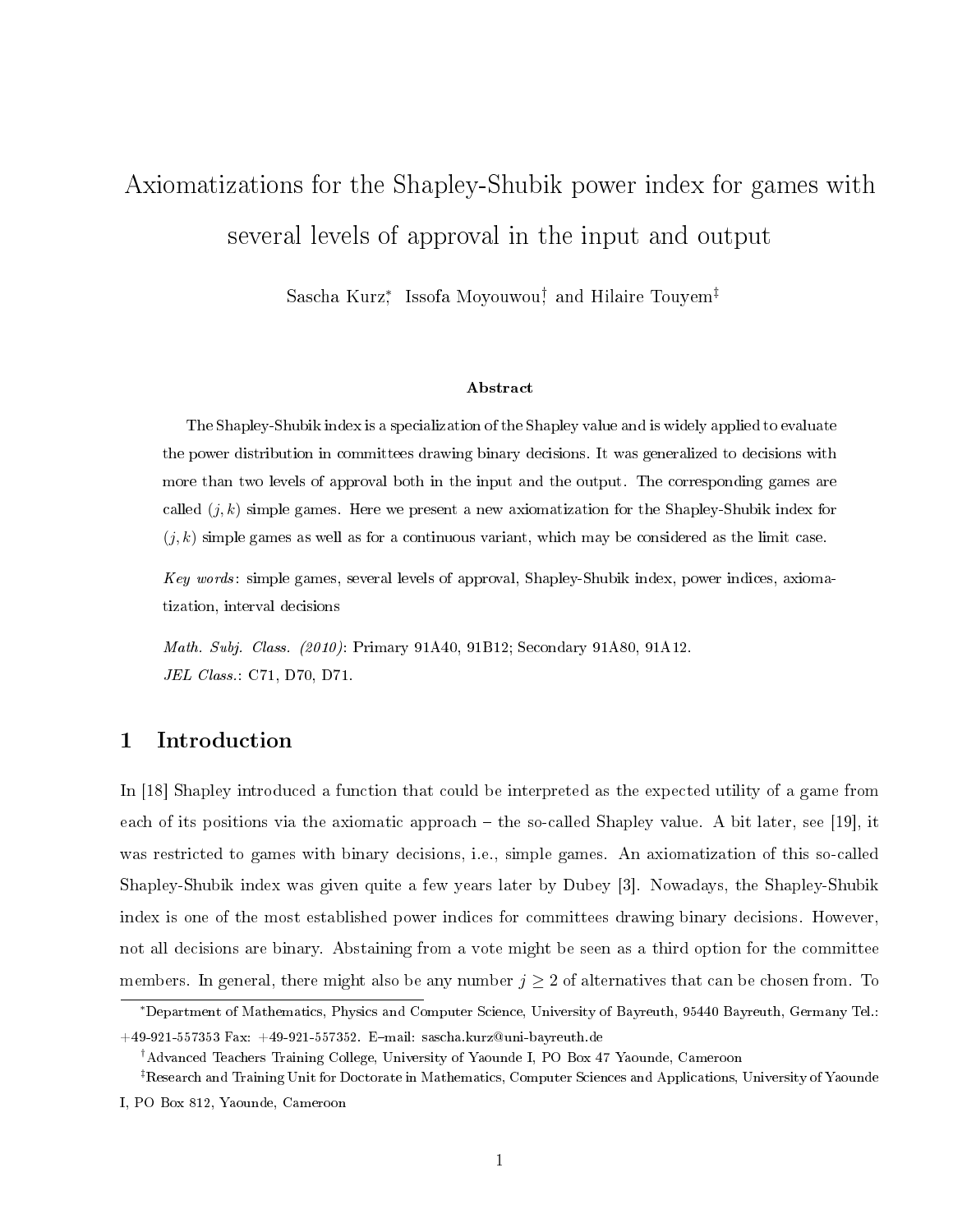this end, simple games were generalized to  $(j, k)$  simple games [7], where j is the number of alternatives in the input, i.e., the voting possibilities, and  $k$  the number of alternatives for the group decision. A Shapley-Shubik index for these  $(j, k)$  simple games was introduced in [5] generalizing earlier attempts for special cases, see e.g. [4, pp. 291-293]. However, also other variants have been introduced in the literature, see e.g. [2, 8, 10]. Here, we will only consider the variant from [5]. A corresponding axiomatizations is given in [6].

If we normalize the input and output levels to numbers between zero and one, we can consider the limit if j and k tend to infinity for  $(j, k)$  simple games. More precisely we can consider the input levels  $i/(j-1)$  for  $0 \le i \le j-1$  and the output levels  $i/(k-1)$  for  $0 \le i \le k-1$ . Then those games are discrete approximations for games with input and output levels freely chosen from the real interval [0, 1]. The later games were called simple aggregation functions in [13], linking to the literature on aggregation functions [9], and interval simple games in [14]. A Shapley-Shubik like index for those games was motivated and introduced in [12], an axiomatization is given in [14].

The success story of the Shapley-Shubik index for simple games, initiated by [18] and [19], triggered a huge amount of modifications and generalizations to different types of games, see e.g. [1] for some current research directions. We think that the variants from [5], for  $(j, k)$ -simple games, and from [12], for interval simple games, form one consistent way to generalize the Shapley-Shubik index for simple games. Here we mainly focus on an axiomatic justification, see our main result in Theorem 5.1. Moreover, we present another formula for the Shapley-Shubik index for  $(j, k)$  simple games which is better suited for computation issues, see Lemma 3.1 and Theorem 4.1. For a generalization of the Banzhaf index a similar result was obtained in [17]. As the title of the preface of [1] names it, the idea of the Shapley value is the root of a still ongoing research agenda.

The remaining part of this paper is organized as follows. In Section 2 we introduce the necessary preliminaries and present the first few basic results. A Shapley-Shubik index  $\Phi$  for general  $(j, k)$  simple games is introduced in Section 3. Moreover, we study the first basic properties of  $\Phi$ . In Section 4 we introduce the average game, which is a TU game associated to each  $(j, k)$  simple game. This notion is then used to formulated the new axiom of average convexity, which culminates in an axiomatic characterization of  $\Phi$  in Section 5. In Section 6 we transfer all notions and the axiomatic characterization to interval simple games.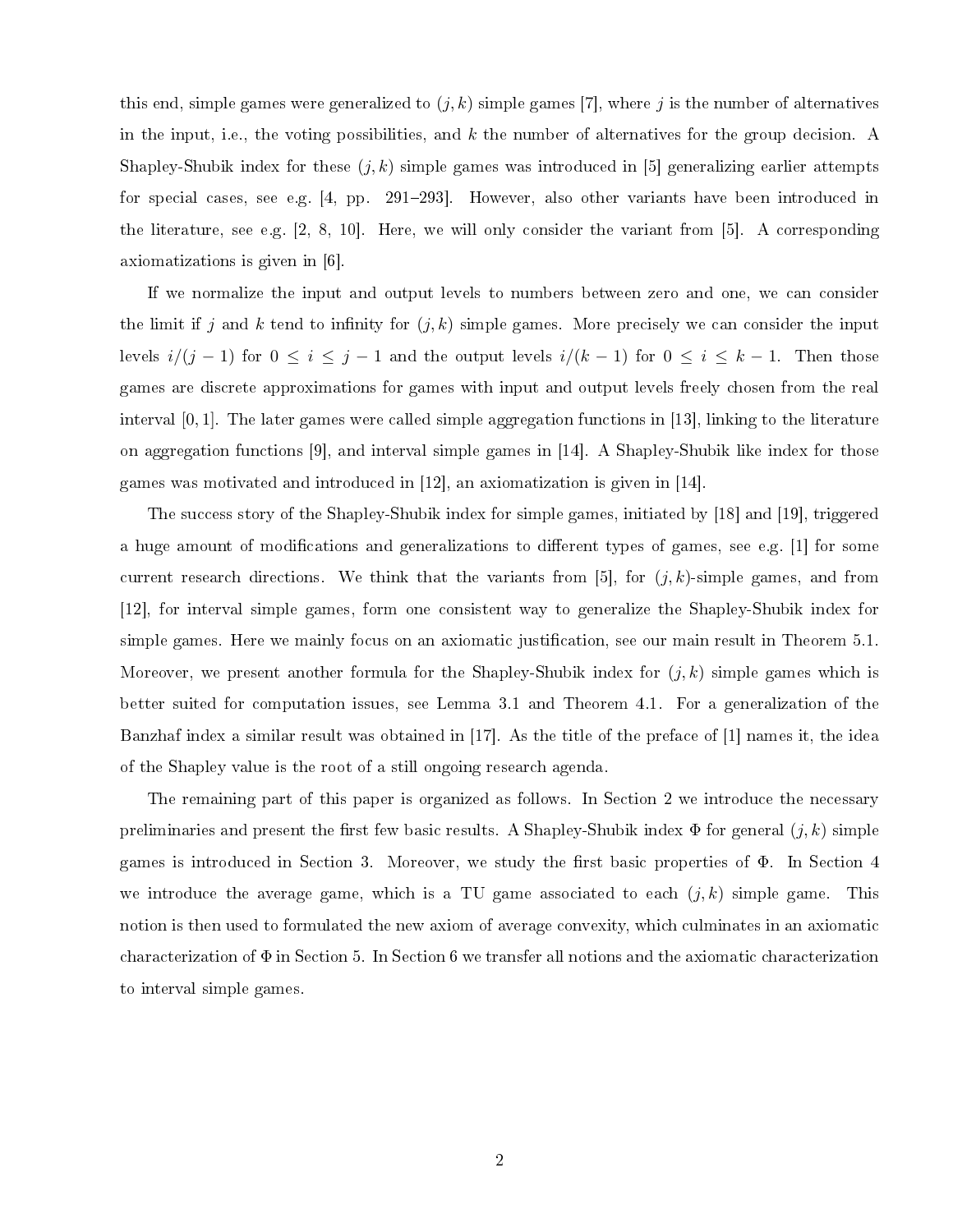### 2 Preliminaries

Let  $N = \{1, 2, ..., n\}$  be a finite set of voters. Any subset S of N is called a coalition and the set of all coalitions of N is denoted by the power set  $2^N$ . For given integers  $j, k \geq 2$  we denote by  $J = \{0, \ldots, j-1\}$ the possible input levels and by  $K = \{0, \ldots, k-1\}$  the possible output levels, respectively. We write  $x \leq y$  for  $x, y \in \mathbb{R}^n$  if  $x_i \leq y_i$  for all  $1 \leq i \leq n$ . For each  $\emptyset \subseteq S \subseteq N$  we write  $x_S$  for the restriction of  $x \in \mathbb{R}^n$  to  $(x_i)_{i \in S}$ . As an abbreviation, we write  $x_{-S} = x_{N \setminus S}$ . Instead of  $x_{\{i\}}$  and  $x_{-\{i\}}$  we write  $x_i$  and  $x_{-i}$ , respectively. Slightly abusing notation we write  $\mathbf{a} \in \mathbb{R}^n$ , for the vector that entirely consists of a's, i.e., 0 for the zero vector.

A simple game with player set N is a mapping  $v: 2^N \rightarrow \{0,1\}$  with  $v(\emptyset) = 1$ ,  $v(N) = 1$ , and  $v(S) \le v(T)$  for all  $\emptyset \subseteq S \subseteq T \subseteq N$ . Coalitions  $S \subseteq N$  with  $v(S) = 1$  are called winning and losing otherwise. The interpretation in the voting context is as follows. Those elements  $i \in N$ , called voters or *players*, that are contained in a coalition S are those that are in favor of a certain proposal. The other voters, i.e., those in  $N\backslash S$ , are against the proposal. If  $v(S) = 1$  then the proposal is implemented and otherwise the status quo persists. A simple game v is weighted if there exists a quota  $q \in \mathbb{R}_{\geq 0}$  and weights  $w_i \in \mathbb{R}_{\geq 0}$  for all  $i \in N$  such that  $v(S) = 1$  iff  $w(S) := \sum_{i \in S} w_i \geq q$ . As notation we use  $[q; w_1, \dots w_n]$ for a weighted (simple) game. An example is given by  $v = [4, 3, 2, 1, 1]$  with winning coalitions  $\{1, 2\}$ ,  ${1, 3}, {1, 4}, {1, 2, 3}, {1, 2, 4}, {1, 3, 4}, {1, 2, 3, 4}, \text{ and } {2, 3, 4}.$  A simple game v is a unanimity game if there exists a coalition  $\emptyset \neq T \subseteq N$  such that  $v(S) = 1$  iff  $T \subseteq S$ . As an abbreviation we use the notation  $\gamma_T$  for a unanimity game with defining coalition T. It is well known that each simple game admits a representation as disjunctions of a finite list of unanimity games. Calling a winning coalition minimal if all proper subsets are losing, such a list is given by the minimal winning coalitions, i.e., by  $\{1,2\}, \{1,3\}, \{1,4\}, \text{and } \{2,3,4\} \text{ in the above example.}$ 

If being part of a coalition is modeled as voting "yes" and "no" otherwise, represented as  $1$  and  $0$ , respectively, then one can easily reformulate and generalize the definition of a simple game:

**Definition 2.1.** A  $(j, k)$  simple game for n players, where  $j, k \ge 2$  and  $n \ge 1$  are integers, is a mapping  $v\colon J^n\to K$  with  $v(\mathbf{0})=0$ ,  $v(\mathbf{j}-\mathbf{1})=k-1$ , and  $v(x)\leq v(y)$  for all  $x,y\in J^n$  with  $x\leq y$ . The set of all  $(j,k)$  simple games on N is denoted by  $\mathcal{U}_n^{j,k}$  or by  $\mathcal{U}_n$ , whenever j and k are clear from the context.

So, (2, 2) simple games are in one-to-one correspondence to simple games. We use the usual ordering of J (and K) as a set of integers, i.e.,  $0 < 1 < \cdots < j-1$ . In words, in the input set, 0 is the lowest level of approval, followed by 1 and so on. In general, we call a function  $f: \mathbb{R}^n \supseteq U \to \mathbb{R}$  monotone if we have  $f(x) \leq f(y)$  for all  $x, y \in U$  with  $x \leq y$ . We remark that in [5] the author considers a more general definition of a  $(j, k)$  simple game than we have presented here. Additionally the j input levels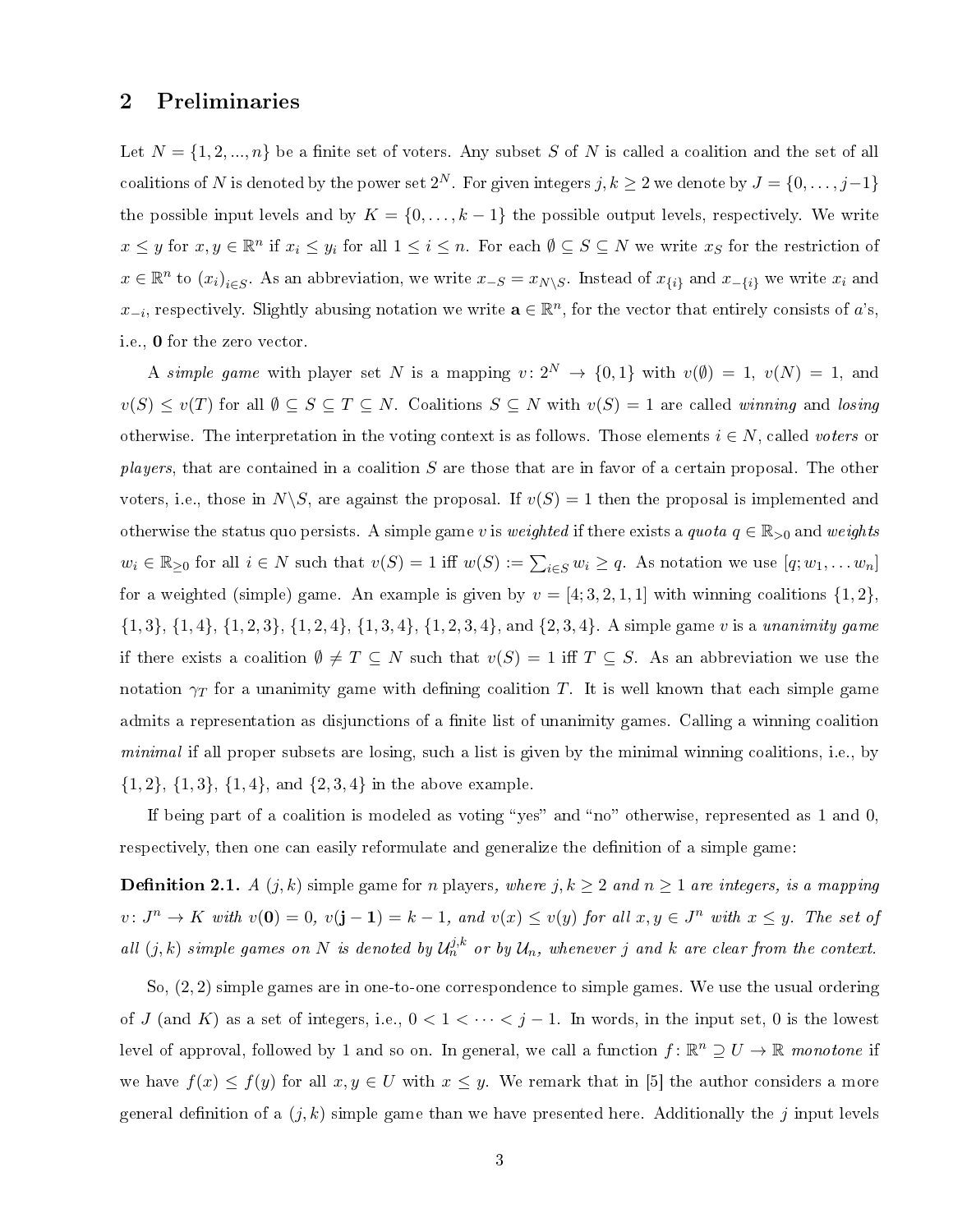and the k output levels are given by a so-called numeric evaluation. Our case is called uniform numeric evaluation there, which motivated the notation  $\mathcal{U}_n$  for  $(j, k)$  simple games for n players. We also call a vector  $x \in J^n$  a profile.

**Definition 2.2.** Given a  $(j, k)$  simple game v with player set N, we call a player  $i \in N$  a null player if  $v(x) = v(x_{-i}, y_i)$  for all  $x \in J^n$  and all  $y_i \in J$ . Two players  $i, h \in N$  are called equivalent if  $v(x) = v(x')$ for all  $x, x' \in J^n$  with  $x_l = x'_l$  for all  $l \in N \setminus \{i, h\}$ ,  $x_i = x'_h$ , and  $x_h = x'_i$ .

In words, a player i is a null player if its input  $x_i$  does not alter the output  $v(x)$ . If interchanging the input  $x_i$  and  $x_h$  of two players does never alter the output  $v(x)$ , then players i and h are equivalent. By  $\pi_{ih}$  we denote the transposition on N interchanging i and h, so that the previous condition reads  $v(x) = v(\pi_{ih}x)$  for all  $x \in J^n$ . By  $\mathcal{S}_n$  we denote the set of permutations of length n, i.e., the bijections on N.

Now let us introduce a subclass of  $(j, k)$  simple games with the property that for each profile x, the collective decision  $v(x)$  is either 0 (the lowest level of approval) or it is  $k-1$  (the highest level of approval) depending on whether some given voters report some minimum approval levels. For example, when any full support of the proposal necessitates a full support of each voter in a given coalition  $S$ , players in S are each empowered with a veto. One may require from each player in S only a certain level of approval for a full support of the proposal. All such games will be called  $(j, k)$  simple games with point-veto.

**Definition 2.3.** A  $(j, k)$  simple game with a point-veto is a  $(j, k)$  simple game v such that there exists some  $a \in J^n \setminus \{0\}$  satisfying  $v(x) = k - 1$  if  $a \leq x$  and  $v(x) = 0$  otherwise for all  $x \in J^n$ . In this case, a is the veto and the game v is denoted by  $u^a$ . For each coalition  $S \in 2^N$  we abbreviate  $w^S = u^a$ , where  $a_i = j - 1$  for all  $i \in S$  and  $a_i = 0$  otherwise.

We remark that  $(2, 2)$  simple games with a point veto are in one-to-one correspondence to the subclass of unanimity games within simple games. The set of all players who report a non-null approval level is denoted by  $N^a$ , i.e.,  $N^a = \{i \in N : 0 < a_i \leq j-1\}$ . Every player in  $N^a$  will be called a vetoer of the game  $u^a$ . Note that for the vector a defined via  $w^S = u^a$  we have  $N^a = S$ .

Null players as well as equivalent players can be identified easily in a given  $(j, k)$  simple game with point-veto:

**Proposition 2.1.** Let  $a \in J^n \setminus \{0\}$ . A player  $i \in N$  is a null player of  $u^a$  iff  $i \in N \setminus N^a$ . Two players  $i, h \in N$  are equivalent in  $u^a$  iff  $a_i = a_h$ .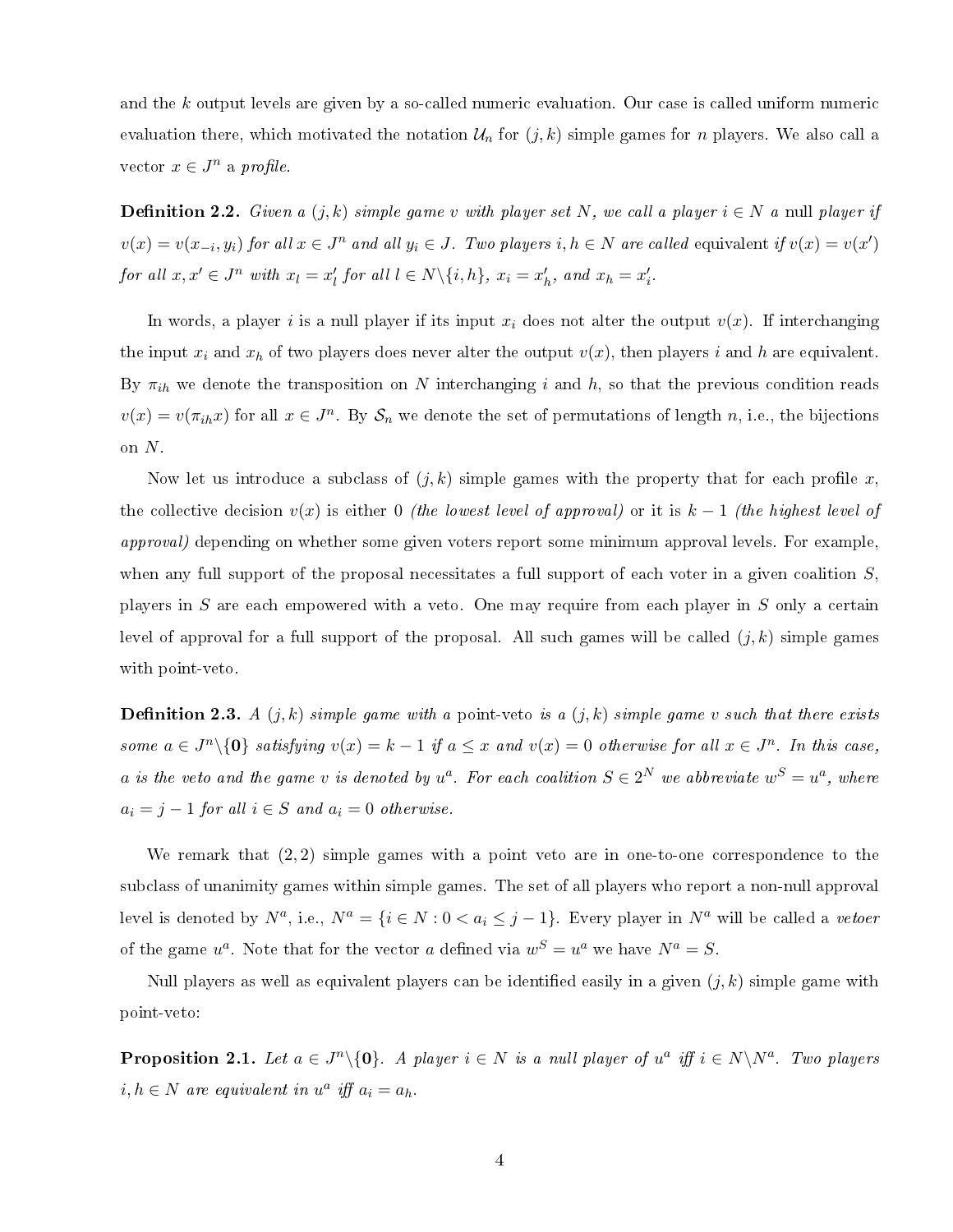*Proof.* For every  $a \in J^n \setminus \{0\}$  and every  $i \in N \setminus N^a$  we have  $a_i = 0$  by the definition of  $N^a$ . Now let  $i \in N \backslash N^a$ . For every  $x \in J^n$  and every  $y_i \in J$  we have  $a \leq x$  iff  $a \leq (x_{-i}, y_i)$ . Thus,  $u^a(x) = u^a(x_{-i}, y_i)$ and *i* is a null player in  $u^a$ . Now let  $i \in N^a$ , i.e.,  $a_i > 0$ . Since  $v(a) = k - 1 \neq 0 = v(a_{-i}, \mathbf{0}_i)$ , player *i* is not a null player in  $u^a$ .

Assume that  $a_i = a_h$  and consider an arbitrary  $x \in J^n$ . Then we have  $a \leq x$  if and only if  $a \leq \pi_{ih} x$ . The definition of  $u^a$  directly gives  $u^a(x) = u^a(\pi_{ih}x)$ , so that the players *i* and *h* are equivalent in  $u^a$ . Now suppose that the players i and h are equivalent in  $u^a$ . Since  $a \le a$ , we obtain  $u^a(a) = u^a(\pi_{ih}a) = k - 1$ . This implies that  $a \leq \pi_{ih}a$ . Therefore  $a_i \leq a_h$  and  $a_h \leq a_i$ , that is  $a_i = a_h$ .  $\Box$ 

Note that  $(j, k)$  simple games can be combined using the disjunction  $(\vee)$  or the conjunction  $(\wedge)$ operations to obtain new games.

**Definition 2.4.** Let v' and v'' be two  $(j, k)$ -simple games with player set N. By v'  $\vee$  v'' we denote the  $(j, k)$  simple game v defined by  $v(x) = \max\{v'(x), v''(x)\}\$ for all  $x \in J^n$ . Similarly, by  $v' \wedge v''$  we denote the  $(j, k)$  simple game v defined by  $v(x) = \min\{v'(x), v''(x)\}$  for all  $x \in J^n$ .

We remark that the defining properties of a  $(j, k)$  simple game can be easily checked. This can be specialized to the subclass of  $(j, k)$  simple games with point veto, i.e.,  $(j, k)$  simple games with point-veto can be combined using the disjunction  $(\vee)$  or the conjunction  $(\wedge)$  operations to obtain new games. To see this, consider a non-empty subset E of  $J^n\backslash\{{\bf 0}\}$  and define the  $(j,k)$  simple game denoted by  $u^E$  by  $u^{E}(x) = k - 1$  if  $a \leq x$  for some  $a \in E$  and  $u^{E}(x) = 0$  otherwise, where  $x \in J^{n}$  is arbitrary. Note that the notational simplification  $u^{\{a\}} = u^a$ , where  $a \in J^n \setminus \{0\}$ , goes in line with Definition 2.3.

**Proposition 2.2.** Let E and E' be two non-empty subsets of  $J^n \setminus \{0\}$ . Then, we have  $u^E \vee u^{E'} = u^{E \cup E'}$ and  $u^E \wedge u^{E'} = u^{E''}$ , where  $E'' = \{c \in J^n : c_i = max(a_i, b_i) \text{ for some } a \in E \text{ and } b \in E'\}.$ 

*Proof.* In order to prove  $u^E \vee u^{E'} = u^{E \cup E'}$  we consider an arbitrary  $x \in J^n$ . If  $u^{E \cup E'}(x) = k - 1$ , then there exists  $a \in E \cup E'$  such that,  $a \leq x$ . Therefore  $u^E(x) = k - 1$  or  $u^{E'}(x) = k - 1$  and  $(u^E \vee u^{E'})(x) = k - 1$ . Now suppose that  $u^{E \cup E'}(x) = 0$ . Then, for all  $a \in E \cup E'$  we have  $a \nleq x$ . Since  $E \subseteq E \cup E'$  and  $E' \subseteq E \cup E'$  we have  $b \nleq x$  and  $c \nleq x$  for all  $b \in E$  and all  $c \in E'$ . This implies that  $u^{E}(x) = u^{E'}(x) = 0$  and  $(u^{E} \vee u^{E'})(x) = 0$ . Thus,  $u^{E} \vee u^{E'} = u^{E \cup E'}$ .

Similarly, in order to prove  $u^E \wedge u^{E'} = u^{E''}$  we consider an arbitrary  $x \in J^n$ . If  $u^{E''}(x) = k - 1$ , then there exists  $c \in E''$  such that  $c \leq x$ . But, by definition of  $E'', c = \max(a, b)$  for some  $a \in E$  and  $b \in E'$ , that is  $a \leq c \leq x$  and  $b \leq c \leq x$ . Hence,  $u^{E}(x) = u^{E'}(x) = k-1$  and  $(u^{E} \wedge u^{E'})(x) = k-1$ . Now assume that  $u^{E''}(x) = 0$  and  $(u^{E} \wedge u^{E'})(x) \neq 0$ . By definition of  $u^{E}$  and  $u^{E'}$ , we have  $(u^{E} \wedge u^{E'})(x) = k - 1$ .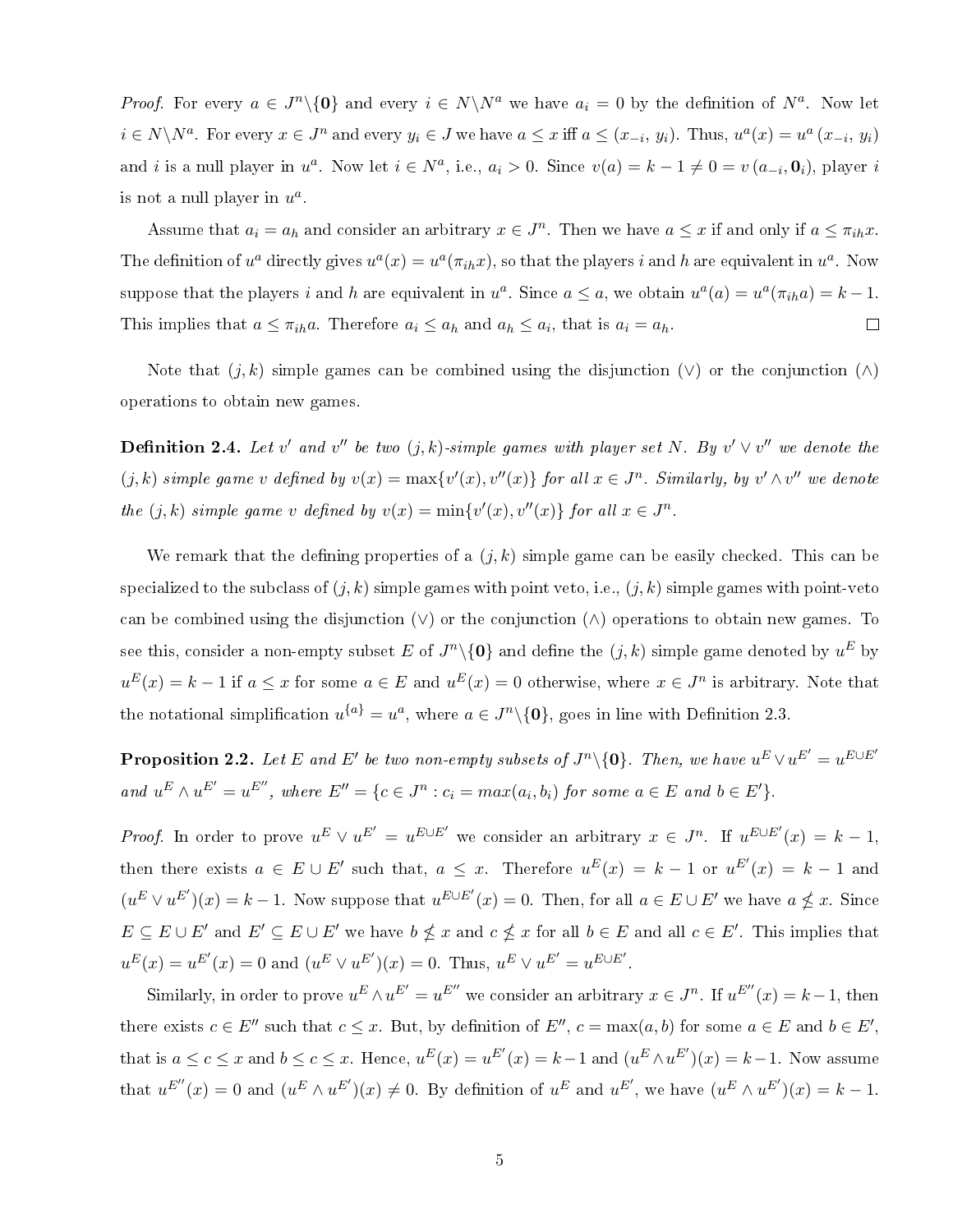Thus, there exists  $a \in E$  and  $b \in E'$  such that  $a \leq x$  and  $b \leq x$ . It follows that  $c = \max(a, b) \leq x$ , which is a contradiction to  $u^{E''}(x) = 0$ . This proves  $u^{E} \wedge u^{E'} = u^{E''}$ .  $\Box$ 

For  $(j, k) = (5, 3)$  and  $n = 3$  an example is given by  $E = \{(1, 2, 3), (2, 1, 2)\}, E' = \{(4, 1, 1), (1, 1, 3)\}.$ With this,  $E'' = \{(4, 2, 3), (1, 2, 3), (2, 1, 3), (4, 1, 2)\}$ . Note that we may remove  $(4, 2, 3)$  from that list since  $(4, 2, 3) \ge (1, 2, 3)$  (or  $(4, 2, 3) \ge (4, 1, 2)$ ).

Especially, Proposition 2.2 yields that every  $(j, k)$  simple game of the form  $u^E$  is a disjunction of some  $(j,k)$  simple games with point-veto. So, each  $(j,k)$  simple game of the form  $u^E$  will be called a  $(j, k)$  simple game with veto. In the game  $u^E$ , E can be viewed as some minimum requirements (or thresholds) on the approval levels of voters' inputs for the full support of the proposal. It is worth noticing that  $u^E$  is  $\{0, k-1\}$ -valued; the final decision at all profiles is either a no-support or a fullsupport. The set of all veto  $(j, k)$  simple games on N is denoted  $\mathcal{V}_n$ . Note that Proposition 2.2 shows that  $\mathcal{V}_n$  is a lattice.

The sum of two  $(j, k)$  simple games cannot be a  $(j, k)$  simple game itself. However, we will show that each  $(j, k)$  simple game is a convex combination of  $(j, k)$  simple games with veto.

**Definition 2.5.** A convex combination of the games  $v_1, v_2, \ldots, v_p \in \mathcal{U}_n$  is given by  $v = \sum_{t=1}^p \alpha_t v_t$  for some non-negative numbers  $\alpha_t$ , where  $t = 1, 2, \ldots, p$ , that sum to 1.

Note that not all convex combinations of  $(j, k)$  simple games are  $(j, k)$  simple games.

**Proposition 2.3.** For each  $(j, k)$  simple game v there exist a collection of positive numbers  $\alpha_t$ , where  $t = 1, 2, \ldots, p$ , that sum to 1 and a collection  $F_t(v)$ , where  $t = 1, 2, \ldots, p$ , of non-empty subsets of  $J^n$ such that  $v = \sum_{t=1}^{p} \alpha_t u^{F_t(v)}$ .

*Proof.* Let  $v \in \mathcal{U}_n$  and  $\mathcal{F}(v) = \{x \in J^n, v(x) > 0\}$ . Since  $J^n$  is finite and v is monotone, the elements of  $\mathcal{F}(v)$  can be labeled in such a way that  $\mathcal{F}(v) = \{x^1, x^2, \ldots, x^p\}$ , where  $x^p = 1$ ,  $v(x^t) \le v(x^{t+1})$  for all  $1 \leq t < p$ , and  $t \leq s$  whenever  $x^t \leq x^s$ . Now, set  $x^0 = \mathbf{0}$  and  $F_t(v) = \{x^s, t \leq s \leq p\}$ ,  $\alpha_t = \frac{v(x^t) - v(x^{t-1})}{k-1}$  $k-1$ for all  $1 \le t \le p$ . By our assumption on  $x^t$  we have  $\alpha_t \ge 0$  for all  $1 \le t \le p$ . Moreover, it can be easily checked that  $\sum_{t=1}^{p} \alpha_t = \frac{v(x^p) - v(x^0)}{k-1} = 1$ . set  $u = \sum_{t=1}^{p} \alpha_t u^{F_t(v)}$ .

In order to prove that  $v = u$ , we consider an arbitrary  $x \in J<sup>n</sup>$ . First suppose that  $x \notin \mathcal{F}(v)$ . Since v is monotone, there is no  $a \in \mathcal{F}(v)$  such that  $a \leq x$ . By definition, it follows that  $v^{F_t(v)}(x) = 0$ for all  $t = 1, 2, ..., p$ . Therefore  $v(x) = u(x) = 0$ . Now suppose that  $x \in \mathcal{F}(v)$ . Then  $x = x^s$  for some  $s = 1, 2, \ldots, p$ . It follows that for all  $t = 1, 2, \ldots, p$  we have  $v^{F_t(v)}(x) = k - 1$  if  $1 \le t \le s$  and  $v^{F_t(v)}(x) = 0$  otherwise. Therefore

$$
u(x) = \sum_{t=1}^{s} \alpha_t = \sum_{t=1}^{s} \left( \frac{v(x^t) - v(x^{t-1})}{k-1} \cdot (k-1) \right) = v(x^s) = v(x).
$$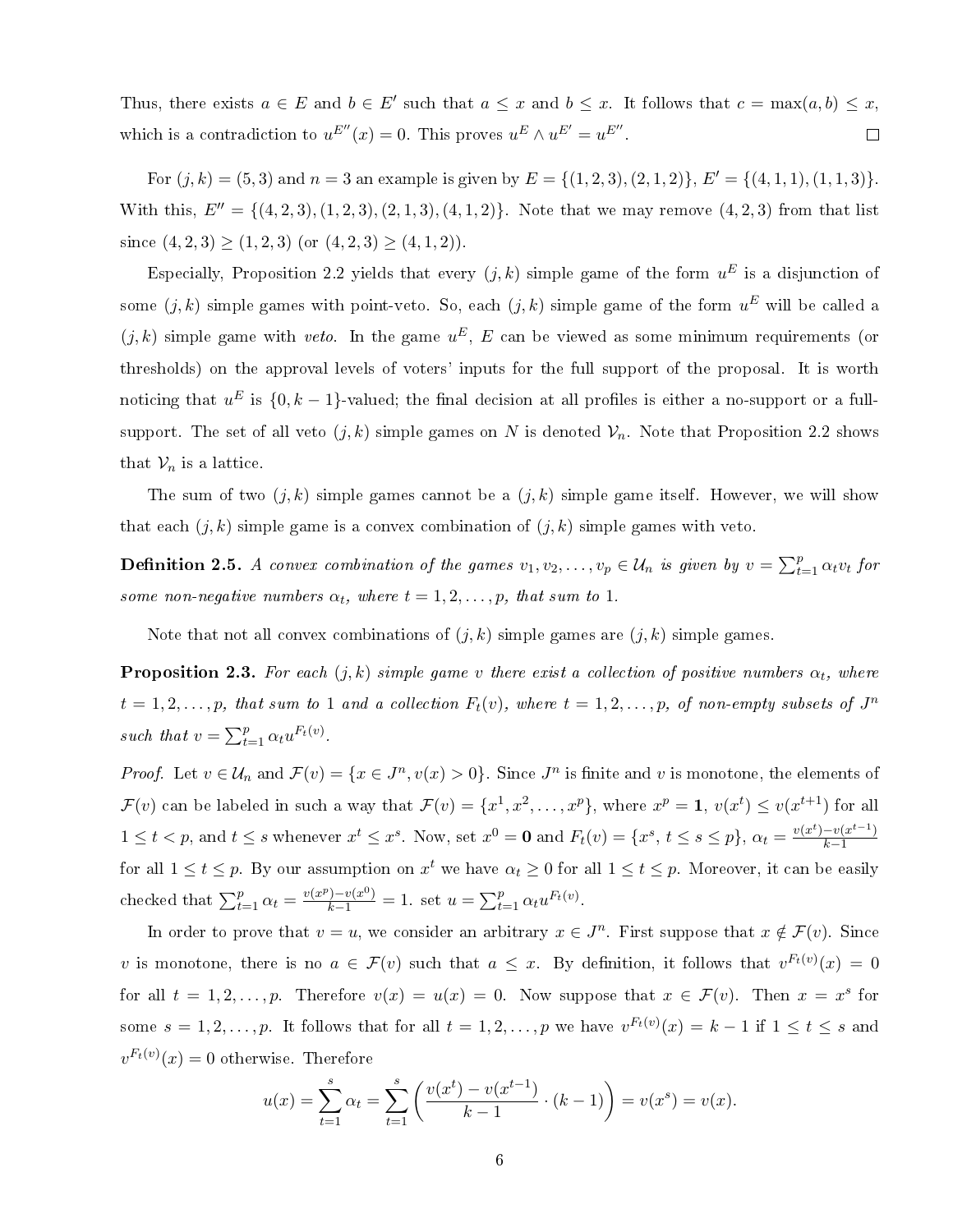Clearly, the game v is a convex combination of the games  $u^{F_t(v)}$ , where  $t = 1, 2, ..., p$ .  $\Box$ 

Proposition 2.3 underlines the importance of  $(j, k)$  simple games with veto, i.e., every  $(j, k)$  simple game can be obtained from  $(j, k)$  simple games with veto as a convex combination.

Now let us consider a continuous version of  $(j, k)$  simple games normalized to the real interval  $I := [0, 1]$  for the input as well as the output levels. Following [13] and using the name from [14], we call a mapping  $v: [0,1]^n \to [0,1]$  an *interval simple game* if  $v(\mathbf{0}) = 0$ ,  $v(\mathbf{1}) = 1$ , and  $v(x) \le v(y)$  for all  $x, y \in [0,1]^n$  with  $x \leq y$ . Replacing J by  $[0,1]$  in Definition 2.2 we can transfer the concept of a null player and that of equivalent players to interval simple games.

## 3 The Shapley-Shubik index for simple and  $(j, k)$  simple games

Since in a typical simple game v not all players are equivalent, the question of influence of a single player i on the final group decision  $v(S)$  arises. Even if v can be represented as a weighted game, i.e.,  $v = [q; w]$ , the relative individual influence is not always reasonably reflected by the weights  $w_i$ . This fact is well-known and triggered the invention of power indices, i.e., mappings from a simple game on  $n$ players to  $\mathbb{R}^n$  reflecting the influence of a player on the final group decision. One of the most established power indices is the *Shapley-Shubik index* [19]. It can be defined via

$$
SSI_i(v) = \sum_{i \in S \subseteq N} \frac{(s-1)!(n-s)!}{n!} \cdot [v(S) - v(S \setminus \{i\})]
$$
\n(1)

for all players  $i \in N$ , where  $s = |S|$ . If  $v(S) - v(S\setminus\{i\}) = 1$ , then we have  $v(S) = 1$  and  $v(S\setminus\{i\}) = 0$ in a simple game and voter  $i$  is called a *swing voter*.

In [19] the authors have motivated the Shapley-Shubik index by the following interpretation. Assume that the n voters row up in a line and declare to be part in the coalition of "yes"-voters. Given an ordering of the players, the player that first guarantees that a proposal can be put through is then called *pivotal*. Considering all n! orderings  $\pi \in S_n$  of the players with equal probability then gives a probability for being pivotal for a given player  $i \in N$  that equals its Shapley-Shubik index. So we can rewrite Equation (1) to

$$
SSI_i(v) = \frac{1}{n!} \cdot \sum_{\pi \in S_n} \Big( v(\{ j \in N : \pi(j) \le \pi(i) \}) - v(\{ j \in N : \pi(j) < \pi(i) \}) \Big). \tag{2}
$$

Setting  $S^i_\pi := \{j \in N : \pi(j) \leq \pi(i)\}\$  we have  $S^i_\pi = S$  for exactly  $(s-1)!(n-s)!$  permutations  $\pi \in S_n$ and an arbitrary set  $\{i\} \subseteq S \subseteq N$ , so that Equation (1) is just a simplification of Equation (2).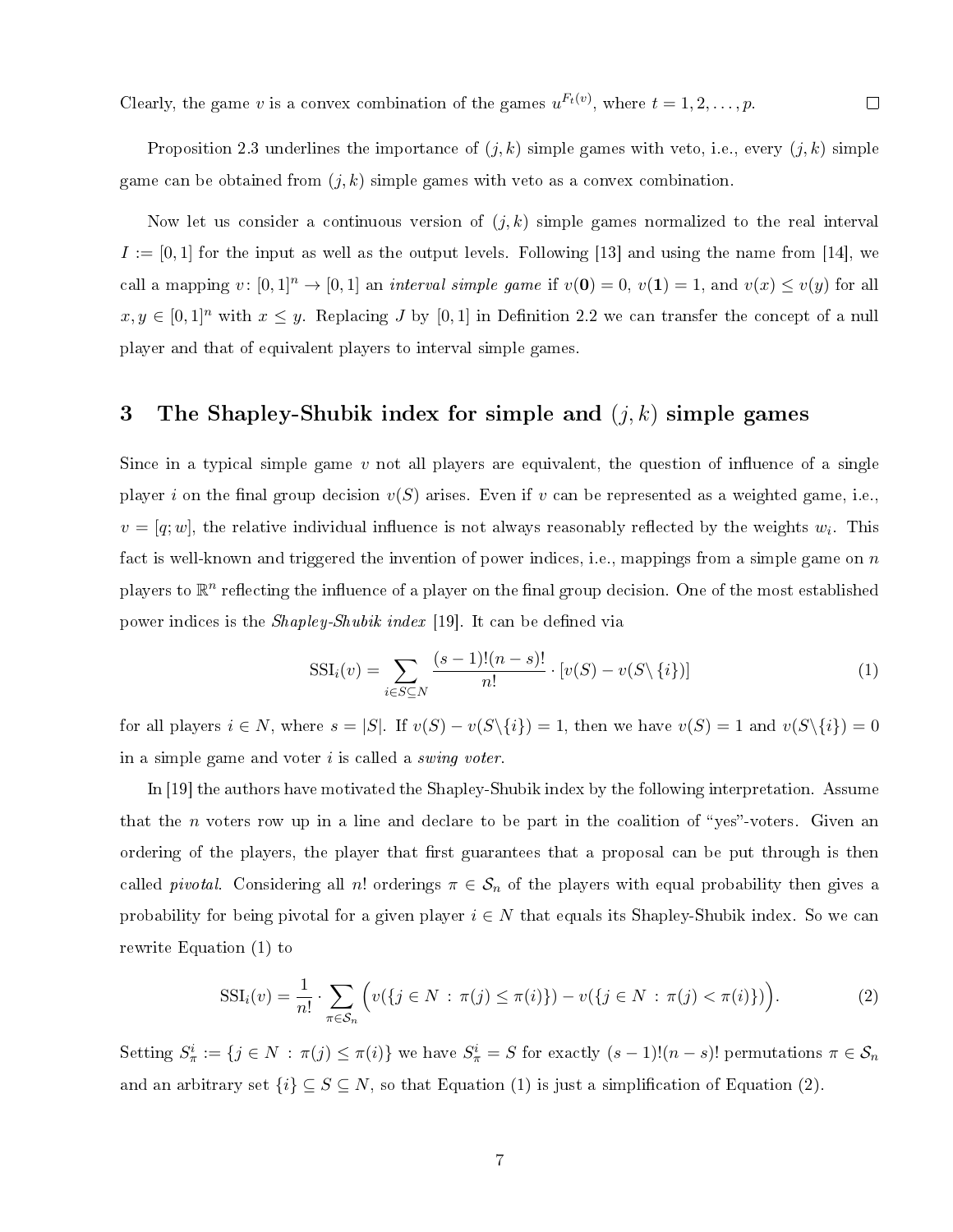Instead of assuming that all players vote "yes" one can also assume that all players vote "no". In  $[16]$ it is mentioned that the model also yields the same result if we assume that all players independently vote "yes" with a fixed probability  $p \in [0,1]$ . This was further generalized to probability measures p on  $\{0,1\}^n$  where vote vectors with the same number of "yes" votes have the same probability, see [11]. In other words, individual votes may be interdependent but must be exchangeable. That no further probability measures lead to the Shapley-Shubik index was finally shown in [15]. For the most symmetric case  $p = \frac{1}{2}$  we can rewrite Equation (2) to

$$
SSI_i(v) = \frac{1}{n! \cdot 2^n} \cdot \sum_{(\pi, x) \in S_n \times \{0, 1\}^n} M(v, (\pi, x), i),
$$
\n(3)

where  $M(v,(\pi, x), i)$  is one if player i is pivotal for ordering  $\pi$  and vote vector x in v, see [15], and zero otherwise.

This line of reasoning can be used to motivate a definition of a Shapley-Shubik index for  $(j, k)$  simple games as defined in  $[5]$ , c.f.  $[12]$ . Suppose that voters successively and independently each choose a level of approval in J with equal probability. Such a vote scenario is modeled by a roll-call  $(\pi, x)$  that consists in a permutation  $\pi$  of the voters and a profile  $x \in J^n$  such for all  $i \in N$ , the integer  $\pi(i) \in \{1, 2, ..., n\}$ is the entry position of voter i and  $x_i$  is his approval level. Given an index  $h \in \{1, \ldots, k-1\}$ , a voter i is an h-pivotal voter if the vote of player i, according to the ordering  $\pi$  and the approval levels of his predecessors, pushes the outcome to at least h or to at most  $h-1$ .

**Example 3.1.** Let v be the (3,3) simple game v for 2 players defined by  $v(0,0) = v(1,0) = 0$ ,  $v(1,1) =$  $v(0, 1) = 1$ , and  $v(2, 0) = v(0, 2) = v(2, 1) = v(1, 2) = v(2, 2) = 2$ . As an example, consider the ordering  $\pi = (2, 1), i.e., player 2 is first, and the vote vector  $x = (2, 1)$ . Before player 2 announced his vote  $x_2 = 1$$ all outcomes in  $K = \{0, 1, 2\}$  are possible. After the announcement the outcome 0 is impossible, since  $v(0, 1) = 1$ , while the outcomes 2 and 3 are still possible. Thus, player 2 is the 1-pivotal voter. Finally, after the announcement of  $x_1 = 2$ , the outcome is determined to be  $v(2, 1) = 2$ , so that player 1 is the 2-pivotal voter.

Going in line with the above motivation and the definition from [5], the Shapley-Shubik index for  $(j, k)$  simple games is defined for all  $v \in \mathcal{U}_n$  and for all  $i \in N$  by:

$$
\Phi_i(v) = \frac{1}{n! \cdot j^n \cdot (k-1)} \sum_{h=1}^{k-1} |\{ (\pi, x) \in \mathcal{S}_n \times J^n : i \text{ is an } h \text{-pivot for } \pi \text{ and } x \text{ in } v \}|. \tag{4}
$$

Since several different definitions of a Shapley-Shubik index for  $(j, k)$ -simple games have been introduced in the literature, we prefer to use the more inconspicuously notation  $\Phi_i(v)$  instead of the more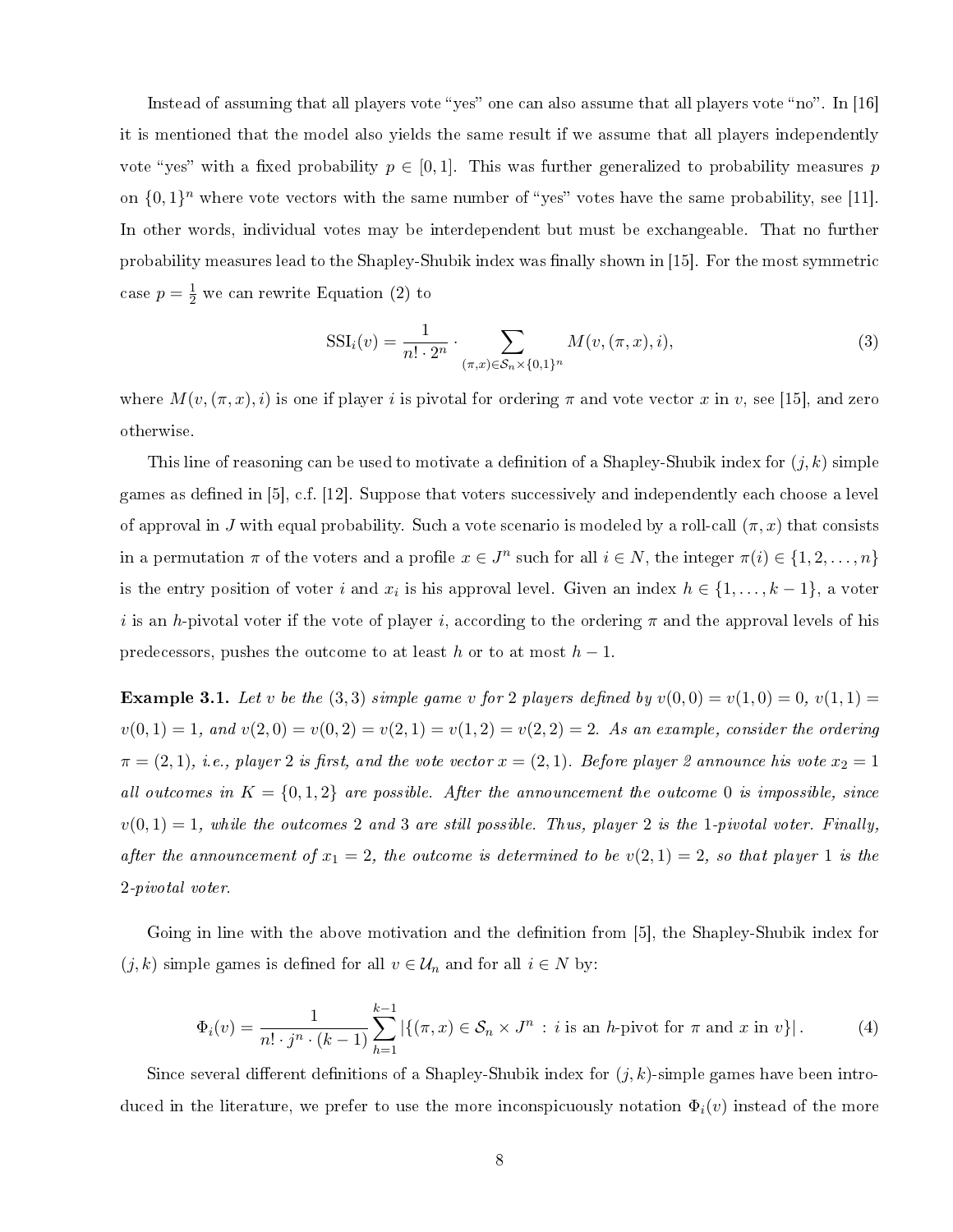suggestive notation  $\text{SSI}_i(v)$ . For the  $(j, k)$  simple game v from Example 3.1 we have

$$
\Phi(v) = (\Phi_1(v), \Phi_2(v)) = \left(\frac{5}{12}, \frac{7}{12}\right).
$$

Hereafter, some properties of  $\Phi$  are explored. To achieve this, we introduce further definitions and axioms for power indices on  $(j, k)$  simple games. First of all, we simplify Equation (4) to a more handy formula.

**Lemma 3.1.** For each  $(j, k)$  simple game  $v \in \mathcal{U}_n$  and each player  $i \in N$  we have

$$
\Phi_i(v) = \sum_{i \in S \subseteq N} \frac{(s-1)!(n-s)!}{n!} \cdot [C(v, S) - C(v, S \setminus \{i\})],
$$
\n(5)

where  $s = |S|$  and

$$
C(v,T) = \frac{1}{j^n(k-1)} \cdot \sum_{x \in J^n} \left( v((\mathbf{j}-1)_T, x_{-T}) - v(\mathbf{0}_T, x_{-T}) \right) \tag{6}
$$

for all  $T \subseteq N$ .

Proof. For a given permutation  $\pi \in S_n$  and  $i \in N$ , we set  $\pi_{\leq i} = \{j \in N : \pi(j) < \pi(i)\}\$ ,  $\pi_{\leq i} =$  ${j \in N : \pi(j) \leq \pi(i)}$ ,  $\pi_{>i} = {j \in N : \pi(j) > \pi(i)}$ , and  $\pi_{\geq i} = {j \in N : \pi(j) \geq \pi(i)}$ . With this, we can rewrite  $n! \cdot j^n \cdot (k-1)$  times the right hand side of Equation (4) to

$$
\sum_{(\pi,x)\in\mathcal{S}_n\times J^n} \left( \left[ v(x_{\pi_{\leq i}}, (\mathbf{j}-\mathbf{1})_{\pi_{\geq i}}) - v(x_{\pi_{\leq i}}, \mathbf{0}_{\pi_{\geq i}}) \right] - \left[ v(x_{\pi_{\leq i}}, (\mathbf{j}-\mathbf{1})_{\pi_{>i}}) - v(x_{\pi_{\leq i}}, \mathbf{0}_{\pi_{>i}}) \right] \right). \tag{7}
$$

The interpretation is as follows. Since  $v$  is monotone, before the vote of player  $i$  exactly the values  $\text{in }\left\{ v(x_{\pi_{\leq i}},\mathbf{0}_{\pi_{\geq i}}),\ldots,v(x_{\pi_{\leq i}},\left(\mathbf{j}-\mathbf{1}\right)_{\pi_{\geq i}})\right\}$  are still possible as final group decision. After the vote of player *i* this interval eventually shrinks to  $\left\{v(x_{\pi_{\leq i}}, \mathbf{0}_{\pi_{>i}}), \ldots, v(x_{\pi_{\leq i}}, (\mathbf{j}-\mathbf{1})_{\pi_{>i}})\right\}$ . The difference in (7) just computes the difference between the lengths of both intervals, i.e., the number of previously possible outputs that can be excluded for sure after the vote of player i.

As in the situation where we simplified the Shapley-Shubik index of a simple game given by Equation (2) to Equation (1), we observe that it is sufficient to know the sets  $\pi_{\geq i}$  and  $\pi_{>i}$  for every permutation  $\pi \in \mathcal{S}_n$ . So we can condense all permutations that lead to the same set and can simplify the expression in (7) and obtain Equation (5).  $\Box$ 

While we think that the roll-call motivation stated above for Equation (4) is a valid justification on its own, we also want to pursue the more rigor path to characterize power indices, i.e., we want to give an axiomatization. A set of properties that are satisfied by the Shapley-Shubik index for simple games and uniquely characterize the index is given, e.g., in [18, 19]. In order to obtain a similar result for  $(j, k)$ simple games, we consider a *power index* F as a map form v to  $\mathbb{R}^n$  for all  $(j, k)$  simple games  $v \in \mathcal{U}_n$ .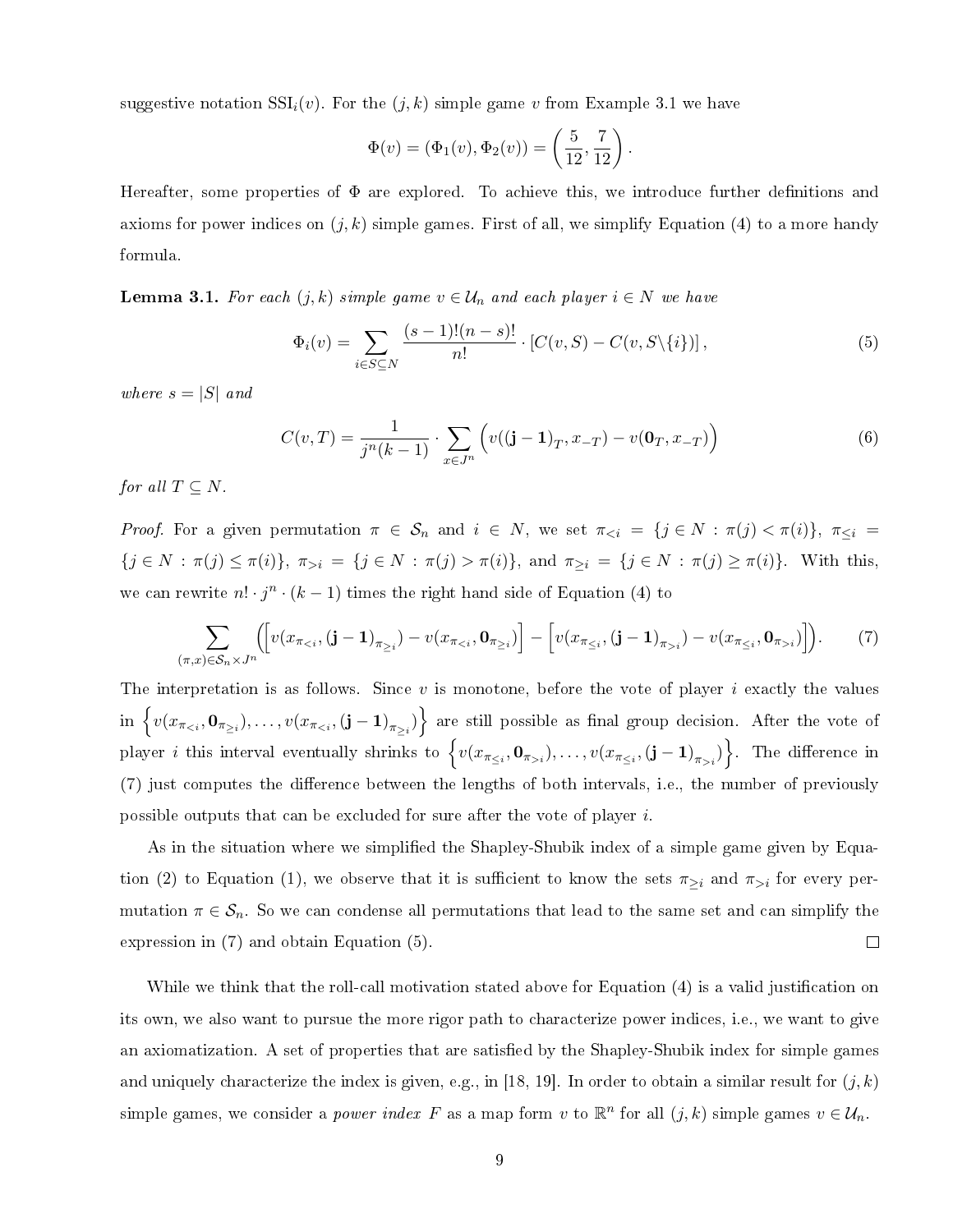**Definition 3.1.** A power index F for  $(j, k)$  simple games satisfies

- Positivity (P) if  $F(v) \neq 0$  and  $F_i(v) \geq 0$  for all  $i \in N$  and all  $v \in \mathcal{U}_n$ ;
- Anonymity (A) if  $F_{\pi(i)}(\pi v) = F_i(v)$  for all permutations  $\pi$  of N,  $i \in N$ , and  $v \in \mathcal{U}_n$ , where  $\pi v(x) = v(\pi(x))$  and  $\pi(x) = (x_{\pi(i)})_{i \in N}$ ;
- Symmetry (S) if  $F_i(v) = F_j(v)$  for all  $v \in \mathcal{U}_n$  and all voters  $i, j \in N$  that are equivalent in v;
- Efficiency (E) if  $\sum_{i\in N} F_i(v) = 1$  for all  $v \in \mathcal{U}_n$ ;
- the Null player property (NP) if  $F_i(v) = 0$  for every null voter i of an arbitrary game  $v \in \mathcal{U}_n$ ;
- the transfer property (T) if for all  $u, v \in \mathcal{U}_n$  and all  $i \in N$  we have  $F_i(u) + F_i(v) = F_i(u \vee v) +$  $F_i(u \wedge v)$ , where  $(u \vee v)(x) = \max\{u(x), v(x)\}\$ and  $(u \wedge v)(x) = \min\{u(x), v(x)\}\$ for all  $x \in J^n$ , see Definition 2.4 and Proposition 2.2;
- Convexity (C) if  $F(w) = \alpha F(u) + \beta F(v)$  for all  $u, v \in \mathcal{U}_n$  and all  $\alpha, \beta \in \mathbb{R}_{\geq 0}$  with  $\alpha + \beta = 1$ , where  $w = \alpha u + \beta v \in \mathcal{U}_n$ ;
- Linearity (L) if  $F(w) = \alpha F(u) + \beta F(v)$  for all  $u, v \in \mathcal{U}_n$  and all  $\alpha, \beta \in \mathbb{R}$ , where  $w = \alpha u + \beta v \in \mathcal{U}_n$ .

Note that  $\alpha \cdot u + \beta \cdot v$  does not need to be a  $(j,k)$  simple game for  $u, v \in \mathcal{U}_n$ , where  $\alpha \cdot u$  is defined via  $(\alpha \cdot u)(x) = \alpha \cdot u(x)$  for all  $x \in J^n$  and all  $\alpha \in \mathbb{R}$ . We remark that, obviously, (L) implies (C) and  $(L)$  implies  $(T)$ . Also  $(S)$  is implied by  $(A)$ . Some of the properties of Definition 3.1 have been proven to be valid for  $\Phi$  in [5]. However, for the convenience of the reader we give an extended result and a full proof next:

**Proposition 3.1.** The power index  $\Phi$ , defined in Equation (4), satisfies the axioms (P), (A), (S), (E),  $(NP), (T), (C), and (L).$ 

*Proof.* We use the notation from the proof of Lemma 3.1 and let v be an arbitrary  $(j, k)$  simple game with  $n$  players.

For each  $x \in J^n$ ,  $\pi \in S_n$ , and  $i \in N$ , we have  $v(x_{\pi_{\leq i}}, (\mathbf{j}-1)_{\pi_{\geq i}}) \geq v(x_{\pi_{\leq i}}, (\mathbf{j}-1)_{\pi_{>i}})$  and  $v(x_{\pi_{\leq i}},\mathbf{0}_{\pi_{>i}})\geq v(x_{\pi_{\leq i}},\mathbf{0}_{\pi_{\geq i}})$ , so that  $\Phi_i(v)\geq 0$  due to Equation (7). Since we will show that  $\Phi$  is efficient, we especially have  $\Phi(v) \neq \mathbf{0}$ , so that  $\Phi$  is positive.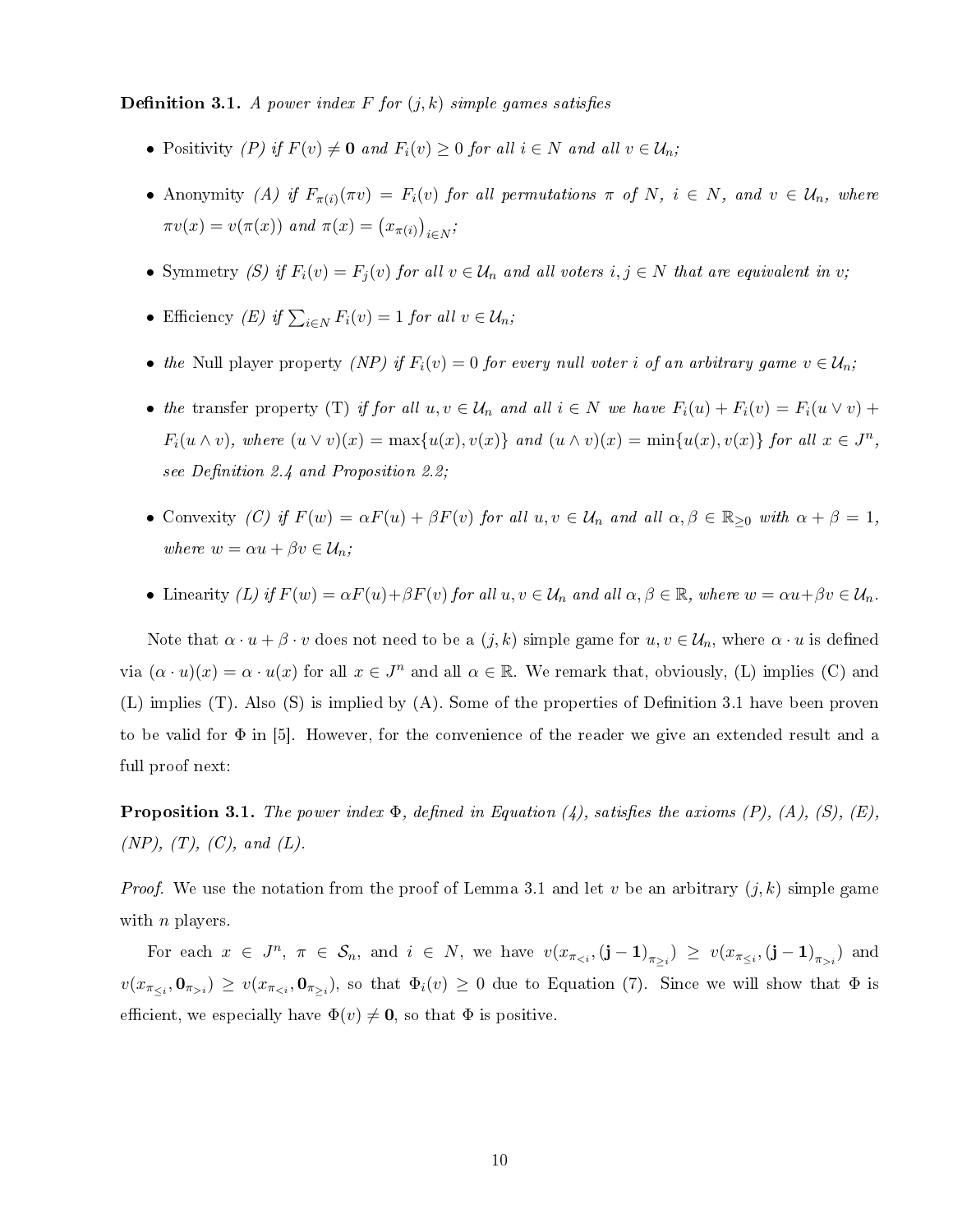For any permutation  $\pi \in \mathcal{S}_n$  and any  $0 \leq h \leq n$  let  $\pi | h := \{\pi(i) : 1 \leq i \leq h\}$ , i.e., the first h players in ordering  $\pi$ . Then, for any profile  $x \in J^n$ , we have

$$
\sum_{i=1}^{n} \left( v(x_{\pi_{\leq i}}, (\mathbf{j} - \mathbf{1})_{\pi_{\geq i}}) - v(x_{\pi_{\leq i}}, (\mathbf{j} - \mathbf{1})_{\pi_{>i}}) + v(x_{\pi_{\leq i}}, \mathbf{0}_{\pi_{>i}}) - v(x_{\pi_{\leq i}}, \mathbf{0}_{\pi_{\geq i}}) \right)
$$
\n
$$
= \sum_{h=1}^{n} \left( v(x_{\pi|h-1}, (\mathbf{j} - \mathbf{1})_{-\pi|h-1}) - v(x_{\pi|h}, (\mathbf{j} - \mathbf{1})_{-\pi|h}) \right) + \sum_{h=1}^{n} \left( v(x_{\pi|h}, \mathbf{0}_{-\pi|h}) - v(x_{\pi|h-1}, \mathbf{0}_{-\pi|h-1}) \right)
$$
\n
$$
= v(x_{\pi|0}, (\mathbf{j} - \mathbf{1})_{-\pi|0}) - v(x_{\pi|n}, (\mathbf{j} - \mathbf{1})_{-\pi|n}) + v(x_{\pi|n}, \mathbf{0}_{-\pi|n}) - v(x_{\pi|0}, \mathbf{0}_{-\pi|0})
$$
\n
$$
= v((\mathbf{j} - \mathbf{1})) - v(x) + v(x) - v(\mathbf{0}) = k - 1 - 0 = k - 1,
$$

so that Equation (7) gives  $\sum_{i=1}^{n} \Phi_i(v) = 1$ , i.e.,  $\Phi$  is efficient.

The definition of  $\Phi$  is obviously anonymous, so that it is also symmetric. If player  $i \in N$  is a null player and  $\pi \in S_n$  arbitrary, then  $v(x_{\pi_{\leq i}}, \mathbf{0}_{\pi_{\geq i}}) = v(x_{\pi_{\leq i}}, \mathbf{0}_{\pi_{>i}})$  and  $v(x_{\pi_{< i}}, (\mathbf{j} - \mathbf{1})_{\pi_{\geq i}}) =$  $v(x_{\pi_{\leq i}},(\mathbf{j}-\mathbf{1})_{\pi_{>i}})$ , so that  $\Phi_i(v) = 0$ , i.e.,  $\Phi$  satisfies the null player property. Since Equation (7) is linear in the involved  $(j, k)$  simple game,  $\Phi$  satisfies (L) as well as (C), which is only a relaxation. Since  $x + y = \max\{x, y\} + \min\{x, y\}$  for all  $x, y \in \mathbb{R}$ ,  $\Phi$  also satisfies the transfer axiom (T).  $\Box$ 

Actually the proof of Proposition 3.1 is valid for a larger class of power indices for  $(j, k)$  simple games. To this end we associate each vector  $a \in J<sup>n</sup>$  with the function  $v_a$  defined by

$$
v_a(S) = \frac{1}{k-1} \cdot [v((j-1)_S, a_{-S}) - v(0_S, a_{-S})]
$$

for all  $S \subseteq N$ . With this, we define the mapping  $\Phi^a$  on  $\mathcal{U}_n$  by

$$
\Phi_i^a(v) = \sum_{i \in S \subseteq N} \frac{(s-1)!(n-s)!}{n!} [v_a(S) - v_a(S \setminus \{i\}] \tag{8}
$$

for all  $i \in N$ . We remark that it can be easily checked that  $v_a$  is a TU game, c.f. Section 4.

Similar as in the proof of Lemma 3.1, we conclude:

**Proposition 3.2.** For every  $a \in J^n$  such that  $a_i = a_j$  for all  $i, j \in N$ , the mapping  $\Phi^a$  the axioms  $(P)$ , (A), (S), (E), (NP), (T), (C), and (L).

While the Shapley-Shubik index for simple games is the unique power index that is symmetric, efficient, satisfies both the null player property and the transfer property, see [3], this result does not transfer to general  $(j, k)$  simple games.

**Proposition 3.3.** When  $j \geq 3$ , there exists some  $a \in J^n$  such that  $\Phi^a \neq \Phi$ .

*Proof.* Consider the  $(j, k)$  simple game  $u^b$  with point-veto  $b = (1, j - 1, 0, \dots, 0) \in J^n$  and let  $a =$  $(j-2, j-2, \dots, j-2) \in J^n$ . From Equation (8) we conclude  $\Phi^a(u^b) = (0, 1, 0, \dots, 0)$ . Using Equation (5) we easily compute  $\Phi(u^b) = \begin{pmatrix} 1 \\ -1 \end{pmatrix}$  $\frac{j}{j}$ ,  $\frac{j-1}{j}$  $\left(\frac{-1}{j}, 0, \cdots, 0\right) \neq \Phi^a.$  $\Box$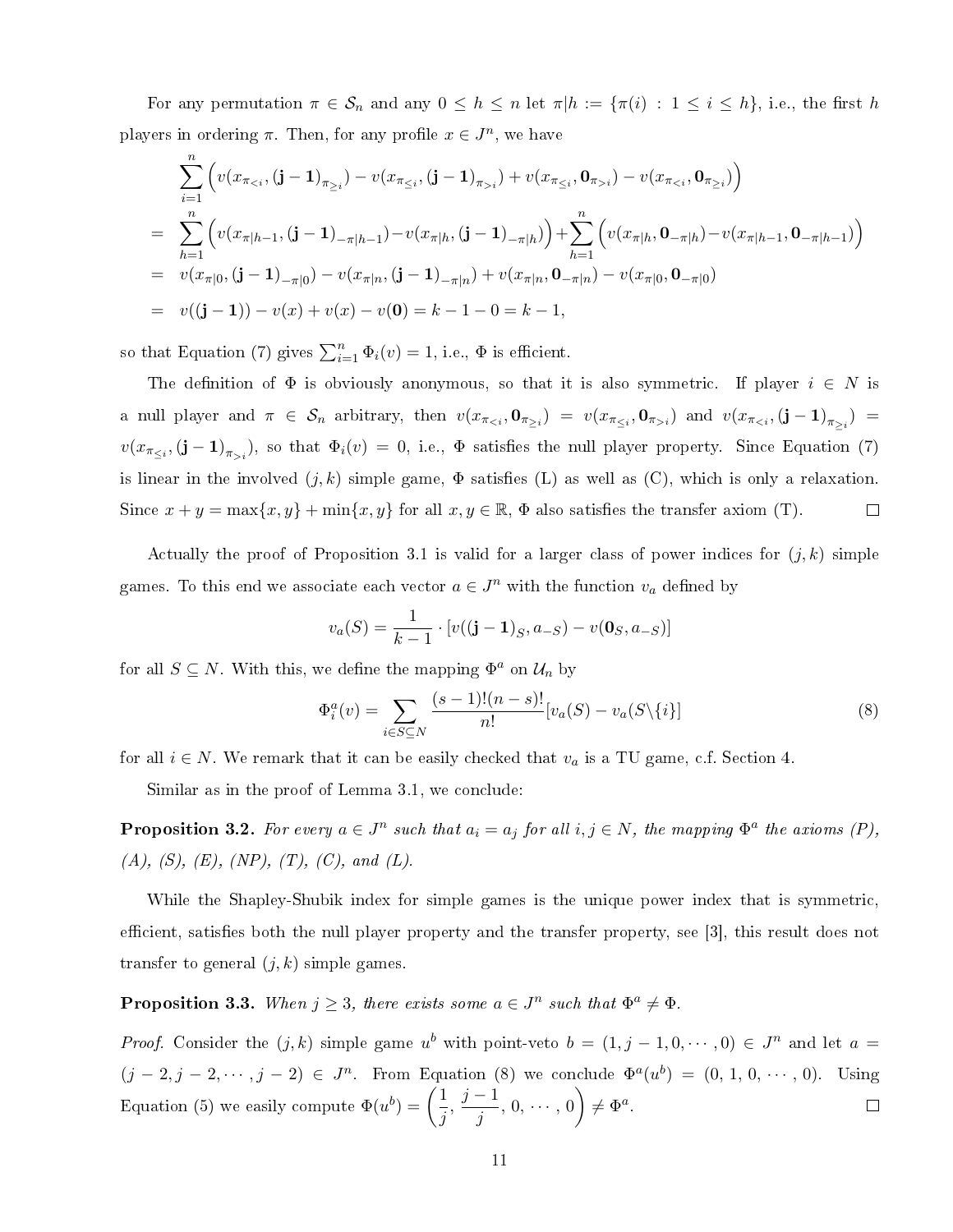We remark that the condition  $j \geq 3$  is necessary in Proposition 3.3, since for  $(2, 2)$  simple games the roll-call interpretation of Mann and Shapley, see [16], for the Shapley-Shubik index for simple games yields  $\Phi^0 = \Phi^1 = \Phi$ .

### 4 The average game of a  $(j, k)$  simple game

Equation (5) in Lemma 3.1 has the important consequence that  $\Phi(v)$  equals the Shapley value of the TU game  $C(v, \cdot)$ , where a TU game is a mapping  $v: 2^N \to \mathbb{R}$  with  $v(\emptyset) = 0$ . To this end we introduce an operator that associates each  $(j, k)$  simple game v with a TU game  $\tilde{v}$  as follows.

**Definition 4.1.** Let  $v \in \mathcal{U}_n$  be an arbitrary  $(j,k)$  simple game. The average game, denoted by  $\tilde{v}$ , associated to  $v$  is defined by

$$
\widetilde{v}(S) = \frac{1}{j^n(k-1)} \sum_{x \in J^n} \left[ v((\mathbf{j} - \mathbf{1})_S, x_{-S}) - v(\mathbf{0}_S, x_{-S}) \right] \tag{9}
$$

for all  $S \subseteq N$ .

With that notation our above remark reads:

**Theorem 4.1.** For every  $(j, k)$  simple game v the vector  $\Phi(v)$  equals the Shapley value of  $\tilde{v}$ .

For the  $(j, k)$  simple game v from Example 3.1 the average simple game is given by

$$
\tilde{v}(\emptyset) = 0, \tilde{v}(\{1\}) = \frac{1}{2}, \tilde{v}(\{2\}) = \frac{2}{3}, \text{ and } \tilde{v}(N) = 1.
$$

Before giving some properties of the average game operator we note that two distinct  $(i, k)$  simple games may have the same average game, as illustrated in the following example.

**Example 4.1.** Consider the  $(j, k)$  simple games  $u, v \in \mathcal{U}_n$  defined by

- $u(x) = k 1$  if  $x = 1$  and  $u(x) = 0$  otherwise;
- $v(x) = k 1$  if  $x \neq 0$  and  $v(x) = 0$  otherwise

 $for\ all\ x\in J^n\quad \textit{Obviously},\ u\neq v.\ \ A\ simple\ calculation,\ using\ Equation\ (9),\ gives\ \tilde{u}(S)=\tilde{v}(S)=\dfrac{1}{j^{n-s}}$ for all  $S \in 2^N$ .

The average game operator has some nice properties among which are the following:

**Proposition 4.1.** Given a  $(j, k)$  simple game  $v \in \mathcal{U}_n$ ,

(a)  $\widetilde{v}$  is a TU game on N that is [0,1]-valued and monotone;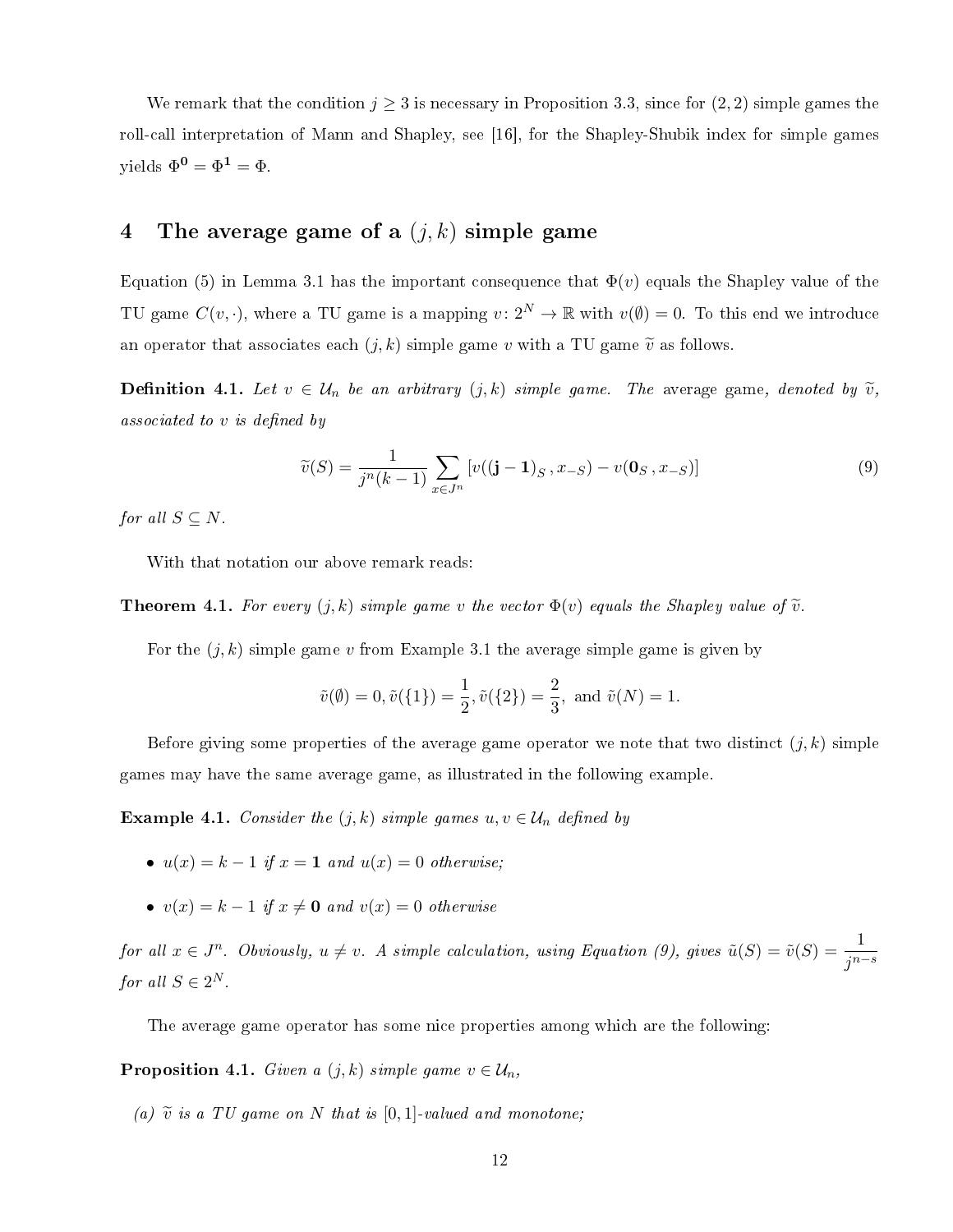- (b) any null player in v is a null player in  $\tilde{v}$ ;
- (c) any two equivalent players in v are equivalent in  $\tilde{v}$ ;
- (d) if  $v = \sum_{t=1}^p \alpha_t v_t$  is a convex combination for some  $v_1, \ldots, v_p \in \mathcal{U}_n$ , then  $\widetilde{v} = \sum_{t=1}^p \alpha_t \widetilde{v}_t$ .

*Proof.* Let  $v \in \mathcal{U}_n$ . All mentioned properties of  $\tilde{v}$  are more or less transfered from the corresponding properties of  $v$  via Equation  $(9)$ . More precisely:

- (a) Note that  $\widetilde{v}(\emptyset) = \frac{1}{j^n(k-1)} \sum_{x \in J^n} [v(x) v(x)] = 0$  and  $\widetilde{v}(N) = \frac{1}{j^n(k-1)} \sum_{x \in J^n} [v((\mathbf{j} \mathbf{1})) v(\mathbf{0})] =$ 1. Since v is monotone and  $0 \le x \le (j-1)$  for all  $x \in J^n$ , we have  $v((j-1)_S, x_{-S}) \le$  $v((\mathbf{j}-\mathbf{1})_S,x_{-T})$  and  $v(\mathbf{0}_S,x_{-S})\geq v(\mathbf{0}_S,x_{-T})$  for all  $\emptyset\subseteq S\subseteq T\subseteq N$ . Thus, we can conclude  $0 \leq \tilde{v}(S) \leq \tilde{v}(T) \leq 1$  from Equation (9).
- (b) Let  $i \in N$  be a null player in v and  $S \subseteq N \setminus \{i\}$ . Since  $v((j-1)_{S \cup \{i\}}, x_{-(S \cup \{i\})}) = v((j-1)_{S}, x_{-S})$ and  $v(\mathbf{0}_{S\cup\{i\}}, x_{-(S\cup\{i\})}) = v(\mathbf{0}_{S}, x_{-S})$ , we have that  $\widetilde{v}(S\cup\{i\}) = \widetilde{v}(S)$ , i.e., player *i* is a null player in  $\tilde{v}$ .
- (c) Let  $i, h \in N$  be two equivalent players in  $v, S \subseteq N\setminus\{i, h\}$ , and  $\pi_{ih} \in S_n$  the transposition that interchanges i and h. Since  $v((j-1)_{S\cup\{i\}}, x_{-(S\cup\{i\})}) = v((j-1)_{S\cup\{h\}}, (\pi_{ih}x)_{-S\cup\{h\}})$  and  $v(\mathbf{0}_{S\cup\{i\}}, x_{-(S\cup\{i\})}) = v(\mathbf{0}_{S\cup\{h\}}, (\pi_{ih}x)_{-S\cup\{h\}})$ , we have  $\widetilde{v}(S\cup\{i\}) = \widetilde{v}(S\cup\{h\})$ , i.e., players i and h are equivalent in  $\tilde{v}$ .
- (d) Now suppose that  $v = \sum_{t=1}^p \alpha_t v_t$  is a convex combination for some  $v_1, v_2, \dots, v_p \in \mathcal{U}_n$ . Since  $v((j-1)_S, x_{-S}) = \sum_{t=1}^p \alpha_t v_t((j-1)_S, x_{-S})$  and  $v(0_S, x_{-S}) = \sum_{t=1}^p \alpha_t v_t(0_S, x_{-S})$ , Equation (9) gives  $\widetilde{v}(S) = \sum_{t=1}^p \alpha_t \widetilde{v}_t(S)$  for all  $\emptyset \subseteq S \subseteq N$ .

 $\Box$ 

The operator that associates each  $(j, k)$  simple game v with its average game  $\tilde{v}$  can be seen as a coalitional representation of  $(j, k)$  simple games. Moreover, Proposition 4.1 suggests that this representation preserves some properties of the initial game. The average game of a  $(j, k)$  simple game with a point-veto is provided by:

**Proposition 4.2.** Given  $a \in J^n \setminus \{0\}$ , the average game  $\widetilde{u^a}$  satisfies for every coalition  $S \neq N$ 

$$
\widetilde{u^a}(S) = \begin{cases} \prod_{i \in N \setminus S} \left( \frac{j - a_i}{j} \right) & if \quad S \cap N^a \neq \emptyset \\ 0 & if \quad S \cap N^a = \emptyset \end{cases}
$$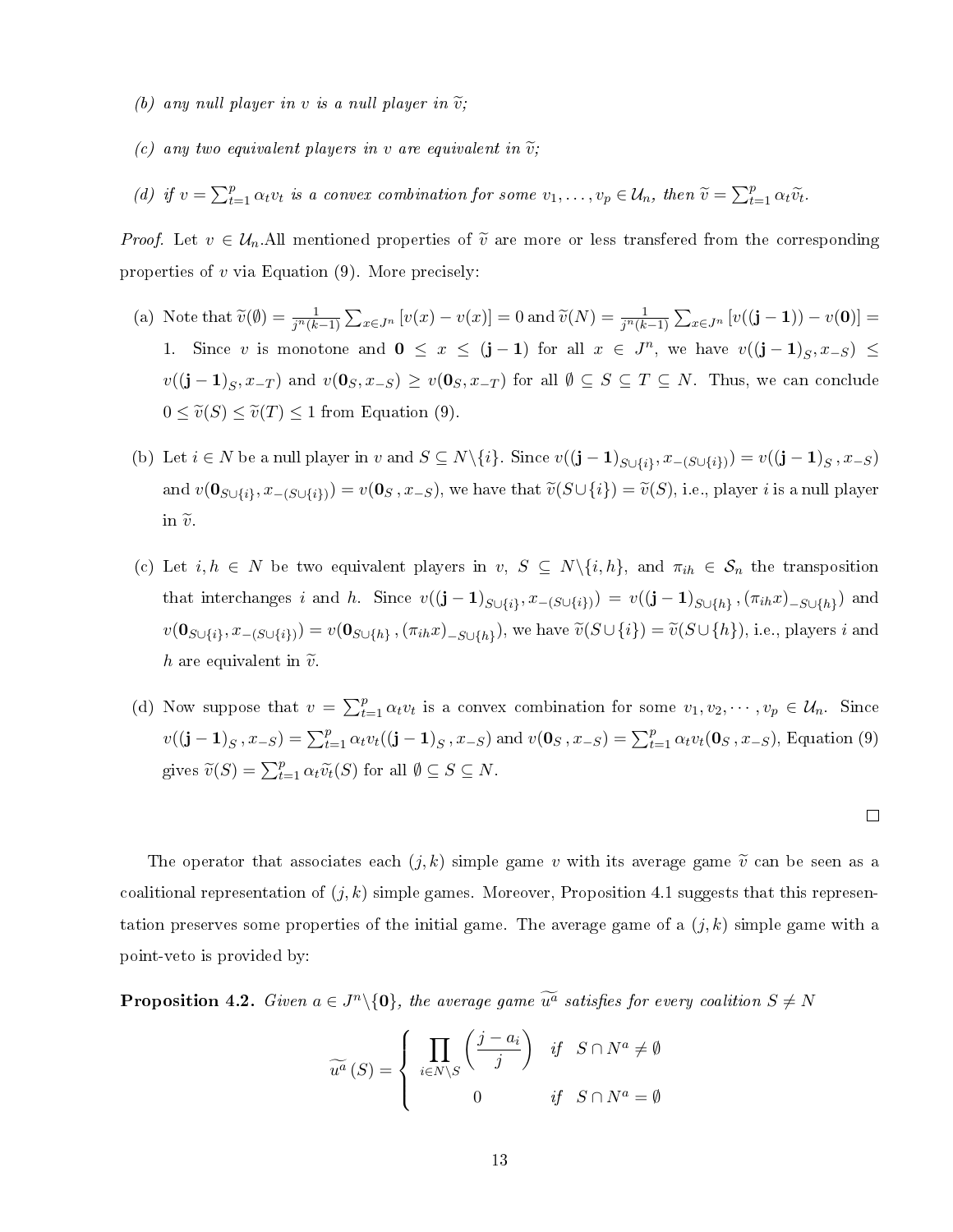*Proof.* Let  $a \in J^n \setminus \{0\}$  and  $\emptyset \subsetneq S \subsetneq N$ .

First suppose that  $S \cap N^a = \emptyset$ . Then, for all  $x \in J^n$  we have  $a \le ((j-1)_S, x_{-S})$  iff  $a \le (0_S, x_{-S})$ . Thus,  $u^a(((\mathbf{j}-\mathbf{1})_S, x_{-S})) = u^a((\mathbf{0}_S, x_{-S}))$ . It then follows from (9) that  $\widetilde{u^a}(S) = 0$ .

Now suppose that  $S \cap N^a \neq \emptyset$ . Then, for all  $x \in J^n$  we have  $a \nleq (\mathbf{0}_S, x_{-S})$ . Thus,  $u^a((\mathbf{0}_S, x_{-S})) = 0$ . Note that  $a \le ((j-1)_S, x_{-S})$  iff  $a_{-S} \le x_{-S}$ . Hence,

$$
\widetilde{u^{a}}(S) = \frac{1}{j^{n}(k-1)} \sum_{x \in J^{n}} u^{a}((j-1)_{S}, x_{-S}) = \frac{1}{j^{n-s}(k-1)} \sum_{x_{-S} \in J^{-S}} u^{a}((j-1)_{S}, x_{-S})
$$
\n
$$
= \frac{1}{j^{n-s}(k-1)} \sum_{x_{-S} \in J^{-S} \land a_{-S} \leq x_{-S}} u^{a}((j-1)_{S}, x_{-S})
$$
\n
$$
= \frac{1}{k-1} \cdot (k-1) \frac{|\{x_{-S} \in J^{-S}, a_{-S} \leq x_{-S}\}|}{j^{n-s}} = \prod_{i \in N \setminus S} \left(\frac{j-a_{i}}{j}\right).
$$

It may be interesting to check whether each  $(j, k)$  simple game may be decomposed as a combination of  $(j, k)$  simple game with a point-veto of the form  $a \in \{0, j - 1\}^n$ . The response is affirmative when one considers combinations between average games. Before we prove this, recall that the average game associated with each  $(j, k)$  simple game is a TU game on N. The set of all TU games on N is vector space and a famous basis consists in all unanimity games  $(\gamma_S)_{S\in 2^N}$ , where  $\gamma_S(T) = 1$  if  $S \subseteq T$  and  $\gamma_S(T) = 0$  otherwise.<sup>1</sup>

In Definition 2.3 we have introduced the notation  $w^S = u^a$  for a coalition  $S \in 2^N$ , where  $a \in J^n$  is specified by  $a_i = j - 1$  if  $i \in S$  and  $a_i = 0$  otherwise.

**Proposition 4.3.** For every coalition  $C \in 2^N$ , there exists a collection of real numbers  $(y_S)_{S \in 2^C}$  such that

$$
\widetilde{w^C} = \sum_{S \in 2^C} y_S \gamma_S.
$$

*Proof.* Note that  $\widetilde{w^C}$  is a TU game on N. Therefore, for some real numbers  $(y_S)_{S \in 2^N}$  we have

$$
\widetilde{w^C} = \sum_{S \in 2^N} y_S \gamma_S. \tag{10}
$$

 $\Box$ 

This proves the result for  $C = N$ . Now, suppose that  $C \neq N$ . Consider  $\mathcal{E}_k = \{T \in 2^N, T \backslash C \neq \emptyset\}$  $\emptyset$  and  $|T| = k$  for  $1 \leq k \leq n$ . We prove by induction on k that  $y_T = 0$  for all coalitions  $T \in \mathcal{E}_k$ . More formally, consider the assertion  $\mathcal{P}(k)$ : for all  $T \in \mathcal{E}_k$ , we have  $y_T = 0$ .

<sup>&</sup>lt;sup>1</sup>The definition of unanimity games has already been given in the second paragraph of Section 2.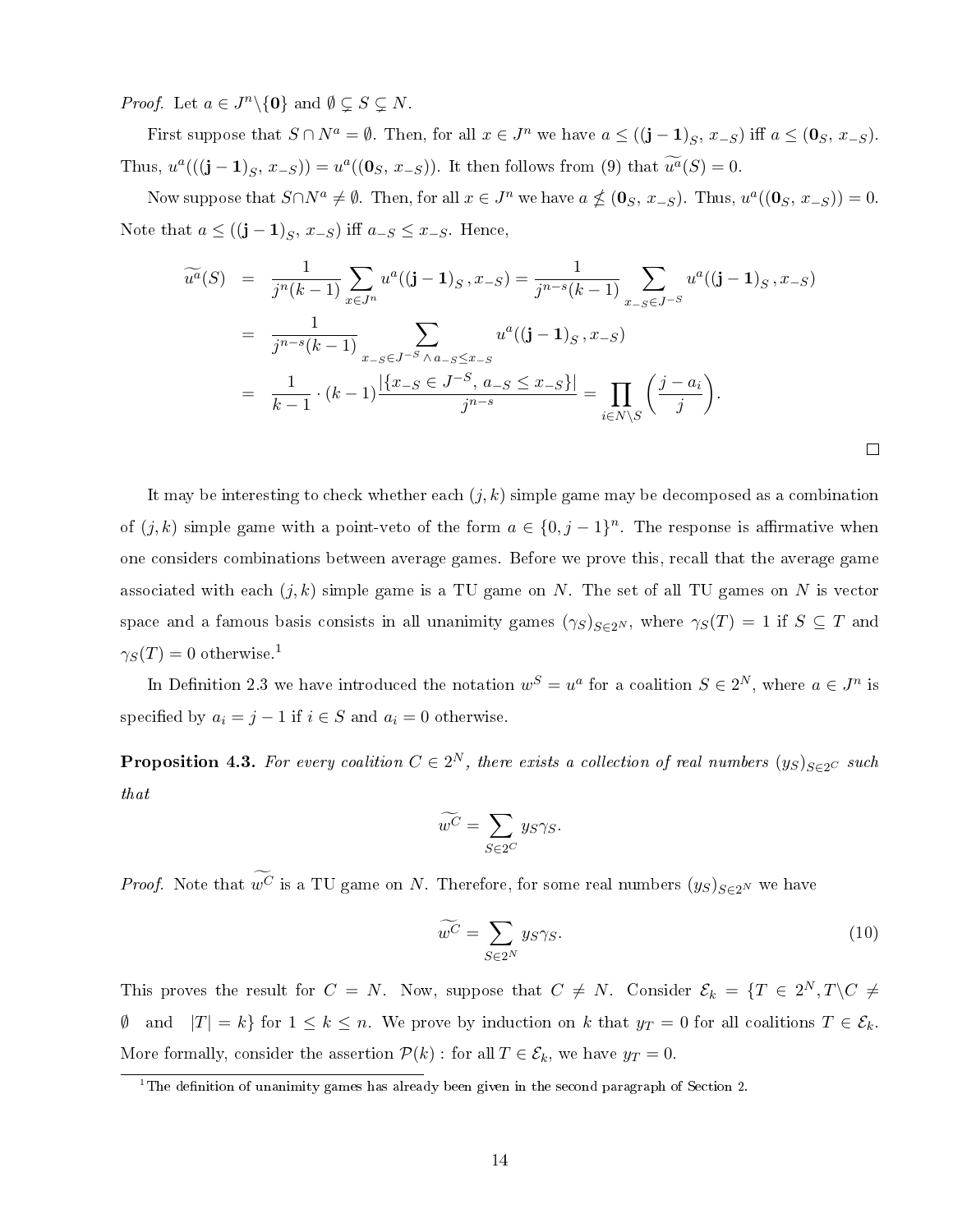First assume that,  $k = 1$ . Let  $T \in \mathcal{E}_k$ , then there exists  $i \in N \backslash C$  such that  $T = \{i\}$ . Since player i is not contained in C, Proposition 2.1 and Proposition 4.1 yield that i is a null player in  $\widetilde{w^C}$ , so that  $w^C(T) = 0$ . Since Equation (10) gives  $w^C(T) = \sum_{S \in 2^T} y_S = y_T$ , we have  $y_T = 0$ . Therefore  $\mathcal{P}(1)$ holds. Now consider  $2 \leq k \leq n$  suppose and  $\mathcal{P}(l)$  holds for all  $1 \leq l \leq k$ . Let  $T \in \mathcal{E}_k$ , then there exists  $i \in N \backslash C$  such that  $T = K \cup \{i\}, i \notin K \neq \emptyset$ . Since i is a null player in  $\widetilde{w^C}$ , we have  $\widetilde{w^C}(T) - \widetilde{w^C}(K) = 0$ . Using Equation (10) we compute:

$$
\widetilde{w^C}(T) - \widetilde{w^C}(T) = \sum_{S \in 2^T} y_S - \sum_{S \in 2^K} y_S = y_T + \sum_{i \in S \subsetneq T} y_S = y_T
$$

using  $S \setminus C \neq \emptyset$  and  $1 \leq |S| < |T| = k$ . Thus, we have  $y_T = 0$ , which proves our claim.

**Proposition 4.4.** For every  $(j, k)$  simple game  $u \in \mathcal{U}_n$ , there exists a collection of real numbers  $(x_S)_{S \in 2^N}$ such that

$$
\widetilde{u} = \sum_{S \in 2^N} x_S \widetilde{w^S}.\tag{11}
$$

*Proof.* The result is straightforward when  $j = 2$  since J reduces to  $J = \{0, 1\}$ . In the rest of the proof, we assume that  $j \geq 3$ . Note that all TU games on N can be written as a linear combination of unanimity games  $(\gamma_S)_{S \in 2^N}$ . It is then sufficient to only prove that each TU game  $\gamma_C$  for  $C \in 2^N$  is a linear combination of the TU games  $(\widetilde{w^S})_{S\in 2^C}$ . The proof is by induction on  $1 \leq k = |C| \leq n$ . More precisely, we prove the assertion  $\mathcal{A}(k)$  that for all  $C \in 2^N$  such that  $|C| \leq k$ , there exists a collection  $(z_S)_{S \in 2^C}$  such that

$$
\gamma_C = \sum_{S \in 2^C} z_S \widetilde{w^S}.\tag{12}
$$

First assume that  $k = 1$ . Using Proposition 4.2, it can be easily checked that we have  $\gamma_{\{i\}} = w^{\{i\}}$ for all  $i \in N$ . Therefore  $\mathcal{A}(1)$  holds. Now, consider a coalition C such that  $|C| = k \in \{2, ..., n\}$  and assume that  $A(l)$  holds for all l such that  $1 \leq l \leq k$ . By Proposition 4.3, there exists some real numbers  $(\alpha_S)_{S \in 2^C}$  and  $(\beta_S)_{S \in 2^C \setminus \{C\}}$  such that

$$
\widetilde{w^C} = \sum_{S \in 2^C} \alpha_S \gamma_S = \alpha_C \gamma_C + \sum_{S \in 2^C \setminus \{C\}} \alpha_S \gamma_S = \alpha_C \gamma_C + \sum_{S \in 2^C \setminus \{C\}} \beta_S \widetilde{w^S}.
$$

where the last equality holds by the induction hypothesis. Moreover,  $\alpha_C$  can be determined using Proposition 4.2 for  $c = |C|$  by:

$$
\alpha_C = \sum_{S \in 2^C} (-1)^{|C \setminus S|} \widetilde{w^C}(S) = \sum_{s=1}^c (-1)^{c-s} {c \choose s} \left(\frac{j-1}{j}\right)^{c-s} = \frac{1 - (1-j)^c}{j^c} \neq 0 \text{ since } j-1 \ge 2.
$$

Therefore we get

$$
\gamma_C = \sum_{S \in 2^C} z_S \widetilde{w^S}
$$

 $\Box$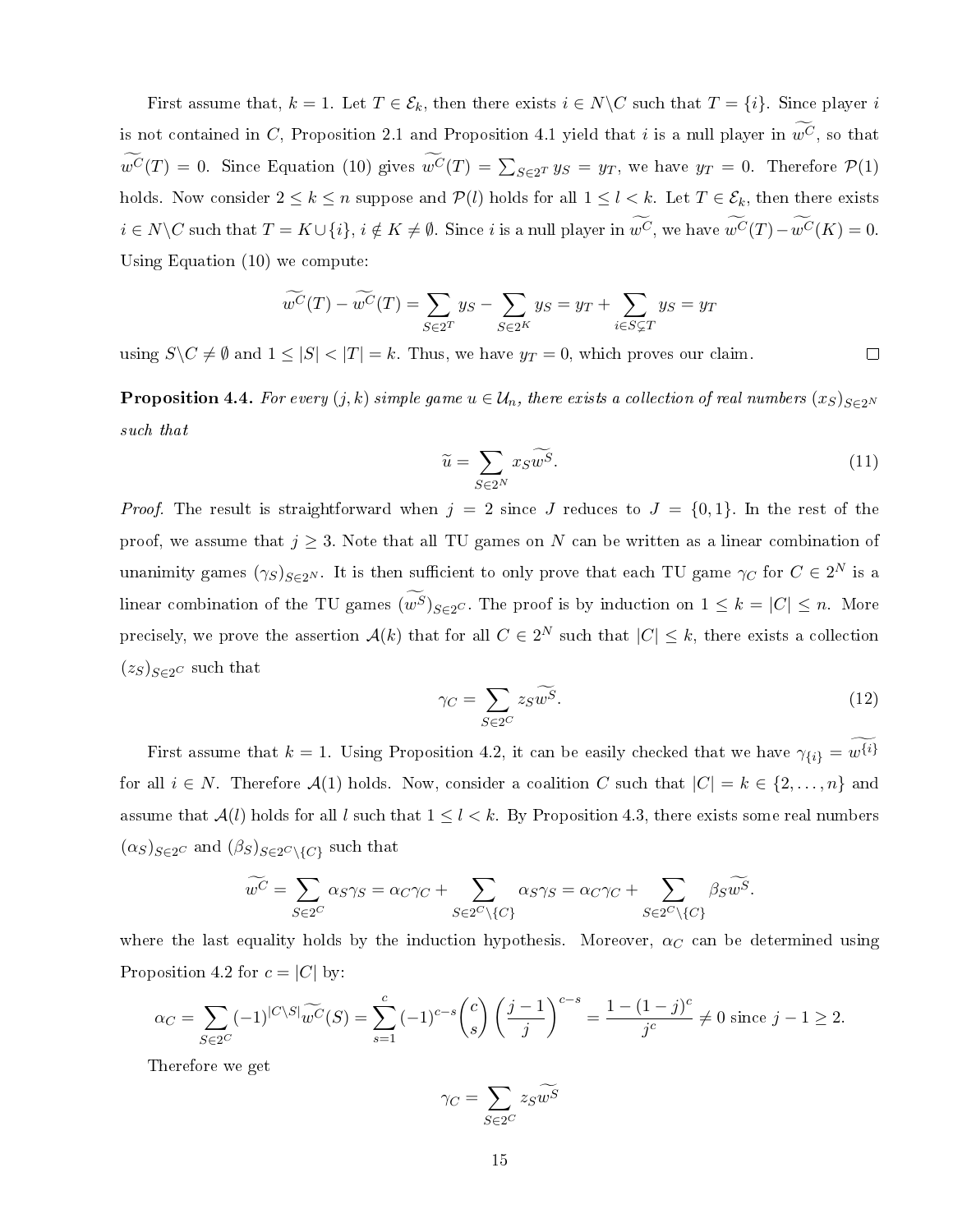where for all  $S \in 2^C$ ,  $z_S = -\frac{1}{\alpha}$  $\frac{1}{\alpha_C}$  if  $S = C$  and  $z_S = -\frac{\beta_S}{\alpha_C}$  $\frac{\beta_S}{\alpha_C}$  otherwise. This gives  $\mathcal{A}(k)$ . In summary, each  $\gamma_S, S \in 2^N$  is a linear combination of  $w^C, C \in 2^N$ . Thus, the proof is completed since  $\widetilde{u}$  is a linear combination of  $\gamma_S, S \in 2^N$ .  $\Box$ 

Before we continue, note that by Equation (12), for  $C \in 2^N$  each TU game  $\gamma_C$  is a linear combination of the TU games  $\left(\widetilde{w^S}\right)$  $S\in 2^N$ . Since  $(\gamma_S)_{S\in 2^N}$  is a basis of the vector space of all TU games on N, it follows that  $\left(\widetilde{w^S}\right)$  $S\in 2^N$  is also a basis of the vector space of all TU games on N.

## 5 A characterization of the Shapley-Shubik index for  $(j, k)$  simple games

As shown in Proposition 3.2 the axioms of Definition 3.1 are not sufficient to uniquely characterize the power index  $\Phi$  for the class of  $(j, k)$  simple games. Therefore we introduce an additional axiom.

**Definition 5.1.** A power index F for  $(j, k)$  simple games is averagely convex  $(AC)$  if we always have

$$
\sum_{t=1}^{p} \alpha_t F(u_t) = \sum_{t=1}^{q} \beta_t F(v_t)
$$
\n(13)

whenever

$$
\sum_{t=1}^{p} \alpha_t \widetilde{u_t} = \sum_{t=1}^{q} \beta_t \widetilde{v_t},\tag{14}
$$

where  $u_1, u_2, \ldots, u_p, v_1, v_2, \ldots, v_q \in \mathcal{U}_n$  and  $(\alpha_t)_{1 \leq t \leq p}$ ,  $(\beta_t)_{1 \leq t \leq q}$  are non-negative numbers that sum to 1 each.

One may motivate the axiom (AC) as follows. In a game, the a priori strength of a coalition, given the profile of the other individuals, is the difference between the outputs observed when all of her members respectively give each her maximum support and her minimum support. The average strength game associates each coalition with her expected strength when the profile of other individuals uniformly varies. Average convexity for power indices is the requirement that whenever the average game of a game is a convex combination of the average games of two other games, then the same convex combination still applies for the power distributions.

We remark that the axiom of Average Convexity is much stronger than the axiom of Convexity. A minor technical point is that  $\sum_{t=1}^{p} \alpha_t u_t$  as well as  $\sum_{t=1}^{q} \beta_t v_t$  do not need to be  $(j, k)$  simple games. However, the more important issue is that

$$
\sum_{t=1}^{p} \alpha_t u_t \stackrel{\text{Proposition 4.1.}(d)}{=} \sum_{t=1}^{p} \alpha_t \widetilde{u}_t = \sum_{t=1}^{q} \beta_t \widetilde{v}_t \stackrel{\text{Proposition 4.1.}(d)}{=} \sum_{t=1}^{q} \widetilde{\beta_t v_t},
$$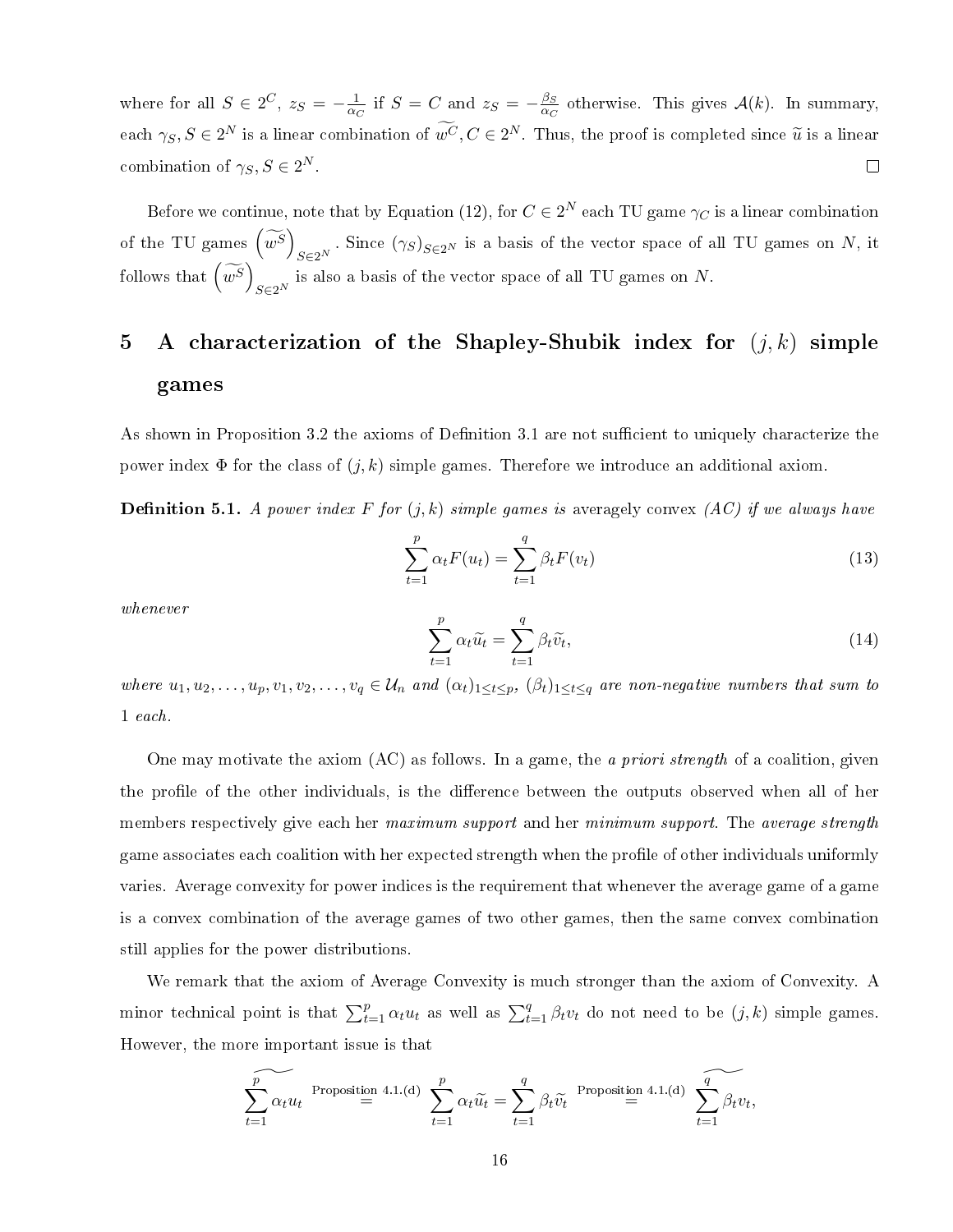i.e., Equation (14), is far less restrictive than

$$
\sum_{t=1}^{p} \alpha_t u_t = \sum_{t=1}^{q} \beta_t v_t
$$

since two different  $(i, k)$  simple games may have the same average game, see Example 4.1. Further evidence is given by the fact that the parametric power indices  $\Phi^a$ , defined in Equation (8), do not all satisfy (AC).

**Proposition 5.1.** When  $j \geq 3$ , there exists some  $a \in J^n$  such that  $\Phi^a$  does not satisfy  $(AC)$ .

*Proof.* As in the proof of Proposition 3.3, consider the  $(j, k)$  simple game with point-veto  $b = (1, j - 1)$  $1, 0, \dots, 0) \in J^n$  and let  $a = (j-2, j-2, \dots, j-2)$ . It can be easily checked that, for all subsets  $T \subseteq N$ we have

$$
\widetilde{u}^{b}(T) = \begin{cases}\n1 & \text{if } 1, 2 \in T \\
(j-1)/j & \text{if } 2 \in T \subseteq N \setminus \{1\} \\
1/j & \text{if } 1 \in T \subseteq N \setminus \{2\} \\
0 & \text{if } T \subseteq N \setminus \{1, 2\}\n\end{cases}
$$

and that

$$
\widetilde{u^b} = \frac{1}{j} \cdot \widetilde{w^{\{1\}}} + \frac{j-1}{j} \cdot \widetilde{w^{\{2\}}}
$$
\n(15)

holds. Since  $\Phi^a$  satisfies (NP), (E), (S) we can easily compute  $\Phi^a(w^{\{1\}})=(1,0,\cdots,0)$  and  $\Phi^a(w^{\{2\}})=$  $(0, 1, 0, \cdots, 0)$ . Therefore,

$$
\frac{1}{j} \cdot \Phi^a \left( w^{\{1\}} \right) + \frac{j-1}{j} \cdot \Phi^a \left( w^{\{2\}} \right) = \left( \frac{1}{j}, \frac{j-1}{j}, 0, \cdots, 0 \right). \tag{16}
$$

Using (8), one gets  $\Phi^a(u^b) = (0, 1, 0, \dots, 0)$ . It then follows from equations (15) and (16) that  $\Phi^a$  does not satisfy (AC).  $\Box$ 

As a preliminary step to our characterization result in Theorem 5.1 we state:

**Lemma 5.1.** If a power index F for the class  $\mathcal{U}_n$  of  $(j, k)$  simple games satisfies  $(E)$ ,  $(S)$ , and  $(NP)$ , then we have  $F(w^C) = \Phi(w^C)$  for all  $C \in 2^N$ .

*Proof.* Let F be a power index on  $\mathcal{U}_n$  that satisfies (E), (S), (NP) and let  $C \in 2^N$  be arbitrary.

According to Proposition 2.1, all players  $i,j\in C$  are equivalent in  $w^C$  and those outside of  $C$  are null players in the game  $w^C$ . Since both F and  $\Phi$  satisfy (E), (S), and (NP), we have  $F_i(w^C) = \Phi_i(w^C) = \frac{1}{|C|}$ if  $i \in C$  and  $F_i(w^C) = \Phi_i(w^C) = 0$  otherwise. П

**Theorem 5.1.** A power index F for the class  $\mathcal{U}_n$  of  $(j, k)$  simple games satisfies (E), (S), (NP), and (AC) if and only if  $F = \Phi$ .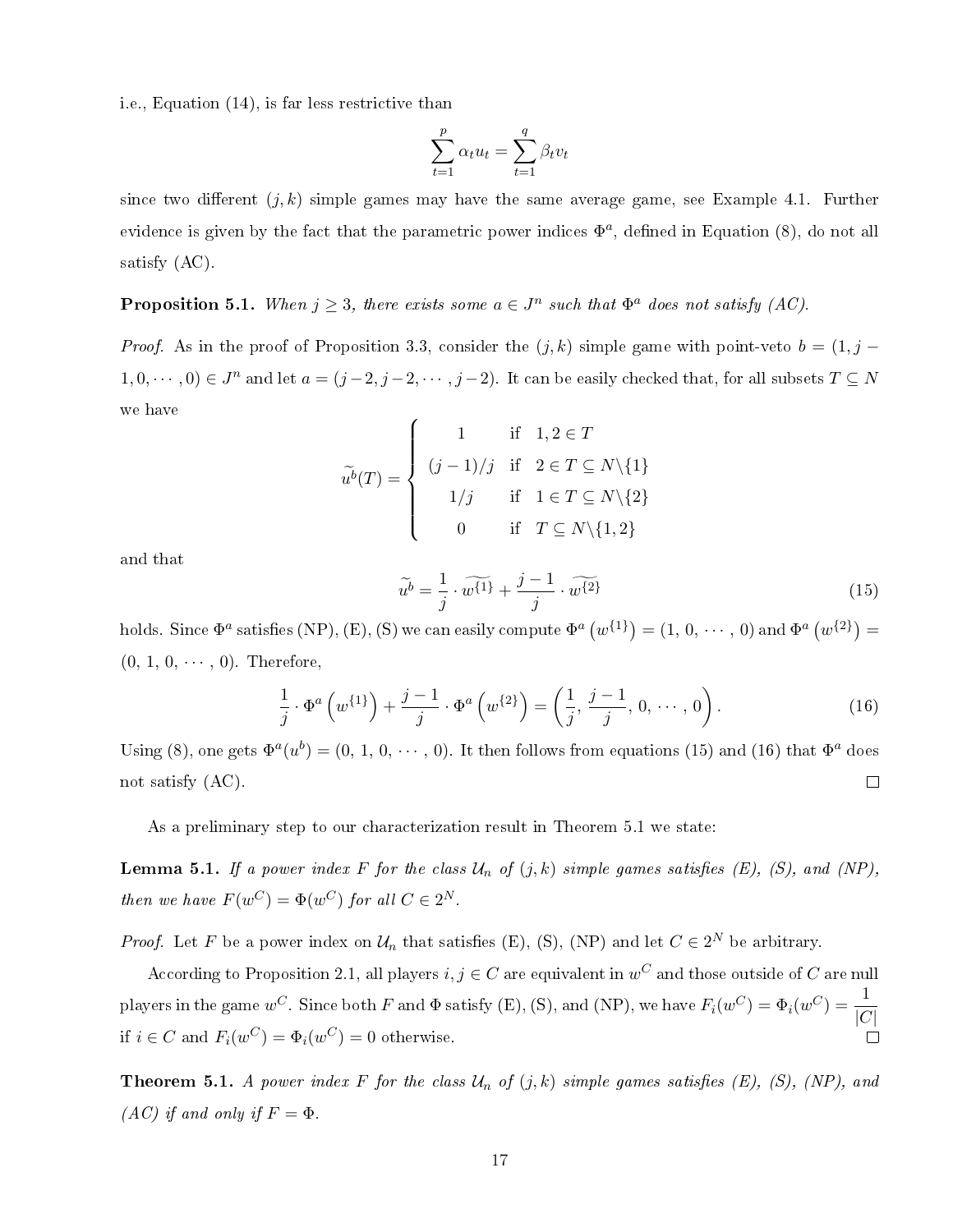*Proof.* Necessity: As shown in Proposition 3.1,  $\Phi$  satisfies  $(E)$ ,  $(S)$ , and  $(NP)$ . For  $(AC)$  the proof follows from Theorem 4.1 since the average game operator is linear by Proposition 4.1.

Sufficiency: Consider a power index F for  $(j, k)$  simple games that satisfies  $(E)$ ,  $(S)$ ,  $(NP)$ , and  $(AC)$ . Next, consider an arbitrary  $(j, k)$  simple game  $u \in \mathcal{U}_n$ . By Proposition 4.4, there exists a collection of real numbers  $(x_S)_{S\in 2^N}$  such that

$$
\widetilde{u} = \sum_{S \in 2^N} x_S \widetilde{w^S} = \sum_{S \in E_1} x_S \widetilde{w^S} + \sum_{S \in E_2} x_S \widetilde{w^S},\tag{17}
$$

where  $E_1 = \{S \in 2^N : x_S > 0\}$  and  $E_2 = \{S \in 2^N : x_S < 0\}$ . Note that  $E_1 \neq \emptyset$  since  $\widetilde{u}(N) = 1$ . As an abbreviation we set

$$
\varpi = \sum_{S \in E_1} x_S \widetilde{w^S}(N) = \sum_{S \in E_1} x_S > 0.
$$
\n(18)

It follows that

$$
\frac{1}{\omega}\widetilde{u} + \sum_{S \in E_2} \frac{-x_S}{\omega} \widetilde{w^S} = \sum_{S \in E_1} \frac{x_S}{\omega} \widetilde{w^S}.
$$
\n(19)

Since (19) is an equality among two convex combinations, axiom (AC) yields

$$
\frac{1}{\varpi}F(u) + \sum_{S \in E_2} \frac{-x_S}{\varpi} F(w^S) = \sum_{S \in E_1} \frac{x_S}{\varpi} F(w^S).
$$

Therefore by Lemma 5.1,

$$
\frac{1}{\varpi}F(u) + \sum_{S \in E_2} \frac{-x_S}{\varpi} \Phi(w^S) = \sum_{S \in E_1} \frac{x_S}{\varpi} \Phi(w^S).
$$
\n(20)

Since  $\Phi$  also satisfies  $(AC)$ , we obtain

$$
\frac{1}{\varpi}F(u) + \sum_{S \in E_2} \frac{-x_S}{\varpi} \Phi(w^S) = \frac{1}{\varpi} \Phi(u) + \sum_{S \in E_2} \frac{-x_S}{\varpi} \Phi(w^S),\tag{21}
$$

 $\Box$ 

so that  $F(u) = \Phi(u)$ .

### **Proposition 5.2.** For  $j \geq 3$ , the four axioms in Theorem 5.1 are independent.

*Proof.* For each of the four axioms in Theorem 5.1, we provide a power index on  $\mathcal{U}_n$  that meets the three other axioms but not the chosen one.

- The power index  $2 \cdot \Phi$  satisfies (NP), (S), and (AC) but not (E).
- Denote by ED the *equal division* power index which assigns  $\frac{1}{n}$  to each player for every  $(j, k)$  simple game v. Then, the power index  $\frac{1}{2} \cdot \Phi + \frac{1}{2} \cdot ED$  satisfies (E), (S) and (AC), but not (NP).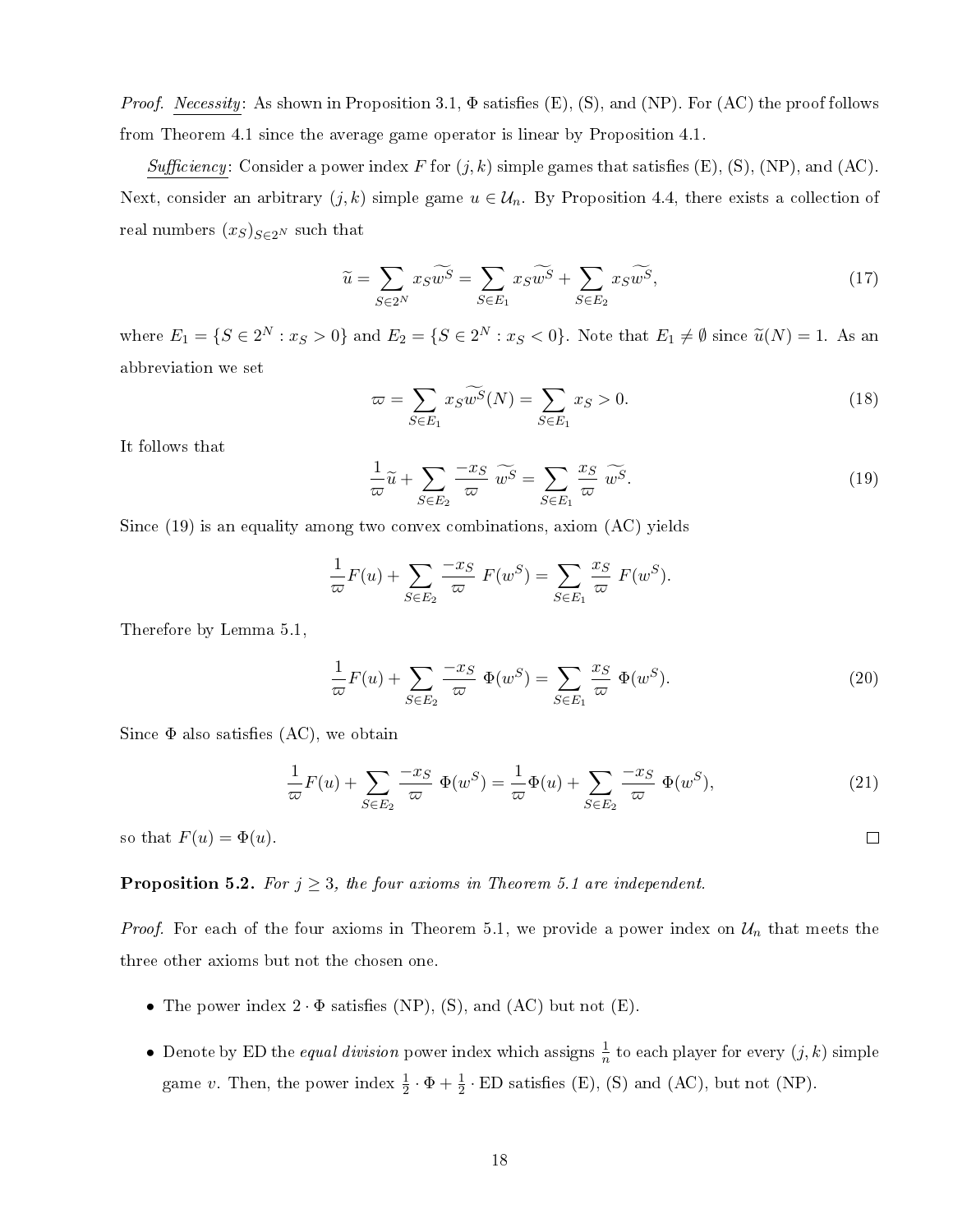- In Proposition 3.2 we have constructed a parametric series of power indices that satisfiy  $(E)$ ,  $(S)$ , and (NP). For  $j \geq 3$ , at least one example does not satisfy (AC), see Proposition 5.1.
- Recall that  $\left(\widetilde{w^S}\right)$  $S\in 2^N$  is a basis of the vector space of all TU games on N. Thus given a  $(j, k)$ simple game u, there exists a unique collection of real numbers  $(x_S^u)_{S \in 2^N}$  such that

$$
\widetilde{u} = \sum_{S \in 2^N} x_S^u \widetilde{w^S}.\tag{22}
$$

Consider some  $i_0 \in N$  and set

$$
F(u) = \sum_{S \in 2^N} x_S^u \cdot F(w^S).
$$
 (23)

 $\Box$ 

For each  $S \in 2^N \setminus \{N\}$  we set  $F_i(w^S) = \Phi(w^S)$ . For  $S = N$  we set  $F_i(w^N) = \frac{2}{\log N}$  $\frac{2}{n+1}$  if  $i = i_0$  and  $F_i(w^N) = \frac{1}{m+1}$  $\frac{1}{n+1}$  otherwise. We can easily check that F satisfies (E), (NP), (AC), but not (S).

This proves that the four axioms in Theorem 5.1 are independent.

### 6 Axiomatization of the Shapley-Shubik index for interval simple games

Similar as for  $(j, k)$  simple games a Shapley-Shubik like index for interval simple games can be constructed from the idea of the roll-call model.

Definition 6.1. (cf. [12, Definition 6.2])

Let v be an interval simple game with player set N and  $i \in N$  an arbitrary player. We set

$$
\Psi_i(v) = \frac{1}{n!} \sum_{\pi \in S_n} \int_0^1 \cdots \int_0^1 \left[ v(x_{\pi_{i}}) - v(x_{\pi_{\le i}}, \mathbf{0}_{\pi_{>i}}) \right] dx_1 \dots dx_n.
$$
\n(24)

In this section, we give a similar axiomatization for  $\Psi$  (for interval simple games) as we did for  $(j, k)$ simple games and Φ. By a power index for interval simple games we understand a mapping from the set of interval simple games for *n* players to  $\mathbb{R}^n$ . Replacing *J* by  $I = [0, 1]$  in Definition 3.1, allows us to directly transfer the properties of power indices for  $(j, k)$  simple games to the present situation. Also Proposition 3.1 is valid for interval simple games and  $\Psi$ . More precisely,  $\Psi$  satisfies  $(P)$ ,  $(A)$ ,  $(S)$ ,  $(E)$ , (NP), and (T), see [13, Lemma 6.1]. The proof for (C) and (L) goes along the same lines as the proof of Proposition 3.1. Also the generalization of the power index to a parametric class can be done just as the one for  $(j, k)$  simple games in Equation (8).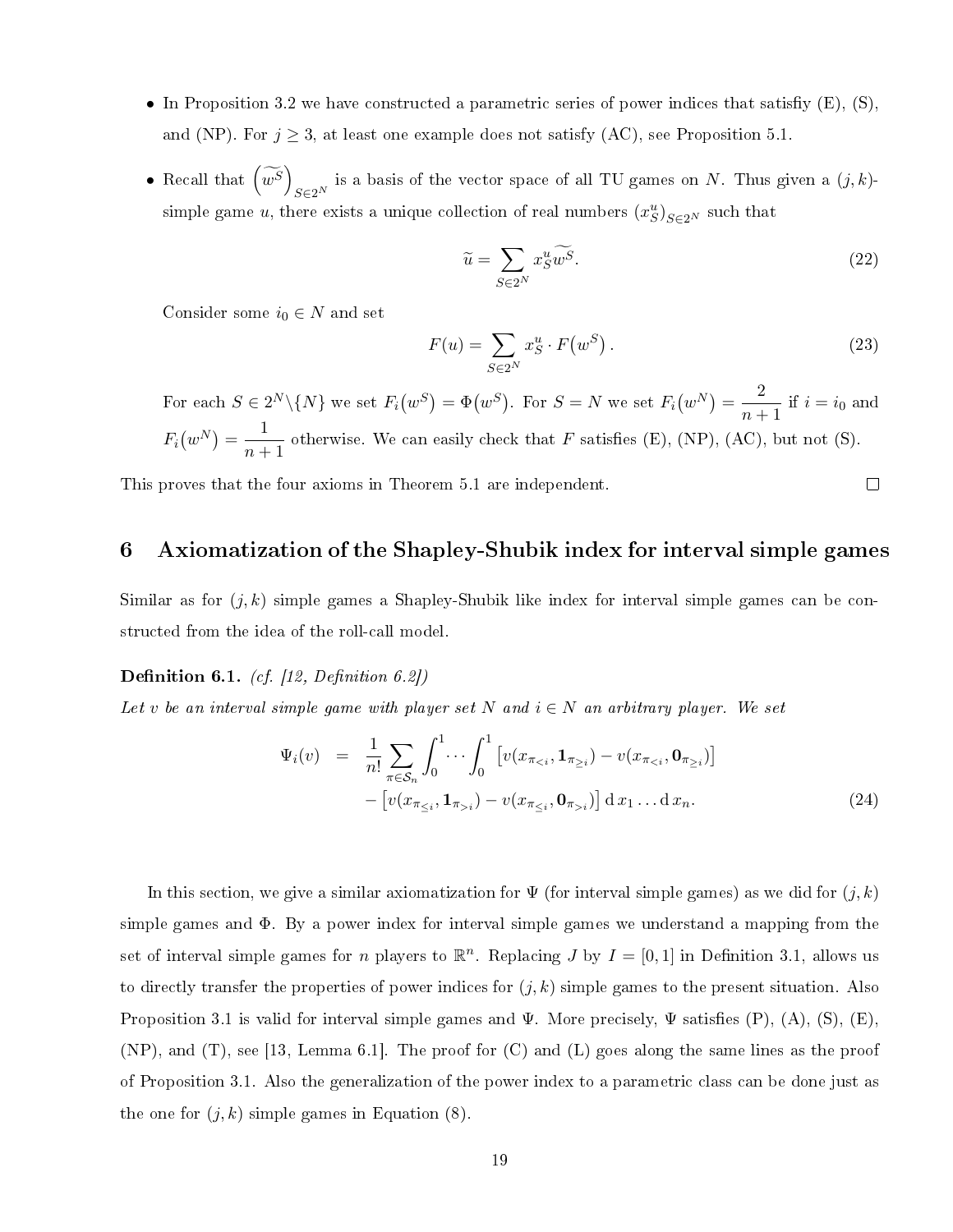**Proposition 6.1.** For every  $\alpha \in [0,1]$  the mapping  $\Psi^a$ , where  $a = (\alpha, \dots, \alpha) \in [0,1]^n$ , defined by

$$
\Psi_i^a(v) = \frac{1}{n!} \sum_{\pi \in S_n} \left( \left[ v(a_{\pi_{&i}}, \mathbf{1}_{\pi_{\geq i}}) - v(a_{\pi_{&i}}, \mathbf{0}_{\pi_{\geq i}}) \right] - \left[ v(a_{\pi_{\leq i}}, \mathbf{1}_{\pi_{>i}}) - v(a_{\pi_{\leq i}}, \mathbf{0}_{\pi_{>i}}) \right] \right)
$$

for all  $i \in N$ , satisfies  $(P)$ ,  $(A)$ ,  $(S)$ ,  $(E)$ ,  $(NP)$ ,  $(T)$ ,  $(C)$ , and  $(L)$ .

Again, there exist vectors  $a \in [0,1]^n$  and interval simple games v with  $\Psi^a(v) \neq \Psi(v)$ . Also the simplified formula for  $\Phi$  for  $(j, k)$  simple games in Lemma 3.1 can be mimicked for interval simple games and  $\Psi$ , see [14].

**Proposition 6.2.** For every interval simple game v with player set N and every player  $i \in N$  we have

$$
\Psi_i(v) = \sum_{i \in S \subseteq N} \frac{(s-1)!(n-s)!}{n!} \cdot [C(v, S) - C(v, S \setminus \{i\})],
$$
\n(25)

where  $C(v,T) = \int_{[0,1]^n} v(\mathbf{1}_T, x_{-T}) - v(\mathbf{0}_T, x_{-T}) \, dx$  for all  $T \subseteq N$ .

This triggers:

**Definition 6.2.** Let v be an interval simple game on  $N$ . The average game associated with v and denoted by  $\widehat{v}$  is defined via

$$
\forall S \subseteq N, \widehat{v}(S) = \int_{I^n} \left[ v(\mathbf{1}_S, x_{-S}) - v(\mathbf{0}_S, x_{-S}) \right] dx. \tag{26}
$$

**Theorem 6.1.** For all every interval simple game v on N and for all  $i \in N$ ,

$$
\Psi_i(v) = \sum_{i \in S \subseteq N} \frac{(s-1)!(n-s)!}{n!} [\widehat{v}(S) - \widehat{v}(S \setminus \{i\}] \tag{27}
$$

In other words, for a given interval simple game v the power distribution  $\Psi(v)$  is given by the Shapley value of its average game  $\hat{v}$ .

As with  $(j, k)$  simple games, two distinct interval simple games may have the same average game as illustrated in the following example.

**Example 6.1.** Consider the interval simple games u and v defined on N respectively for all  $x \in [0,1]^n$ by :  $u(x) = 1$  if  $x = 1$ , and  $u(x) = 0$  otherwise;  $v(x) = 1$  if  $x \neq 0$ , and  $v(x) = 0$  otherwise. It is clear that,  $u \neq v$ . But, Equation (26) and a simple calculation give  $\hat{u}(S) = \hat{v}(S) = 1$  if  $S = N$  and  $\widehat{u}(S) = \widehat{v}(S) = 0$  otherwise.

We can also transfer Proposition 4.1, i.e., the average game operator preserves the following nice properties of interval simple games.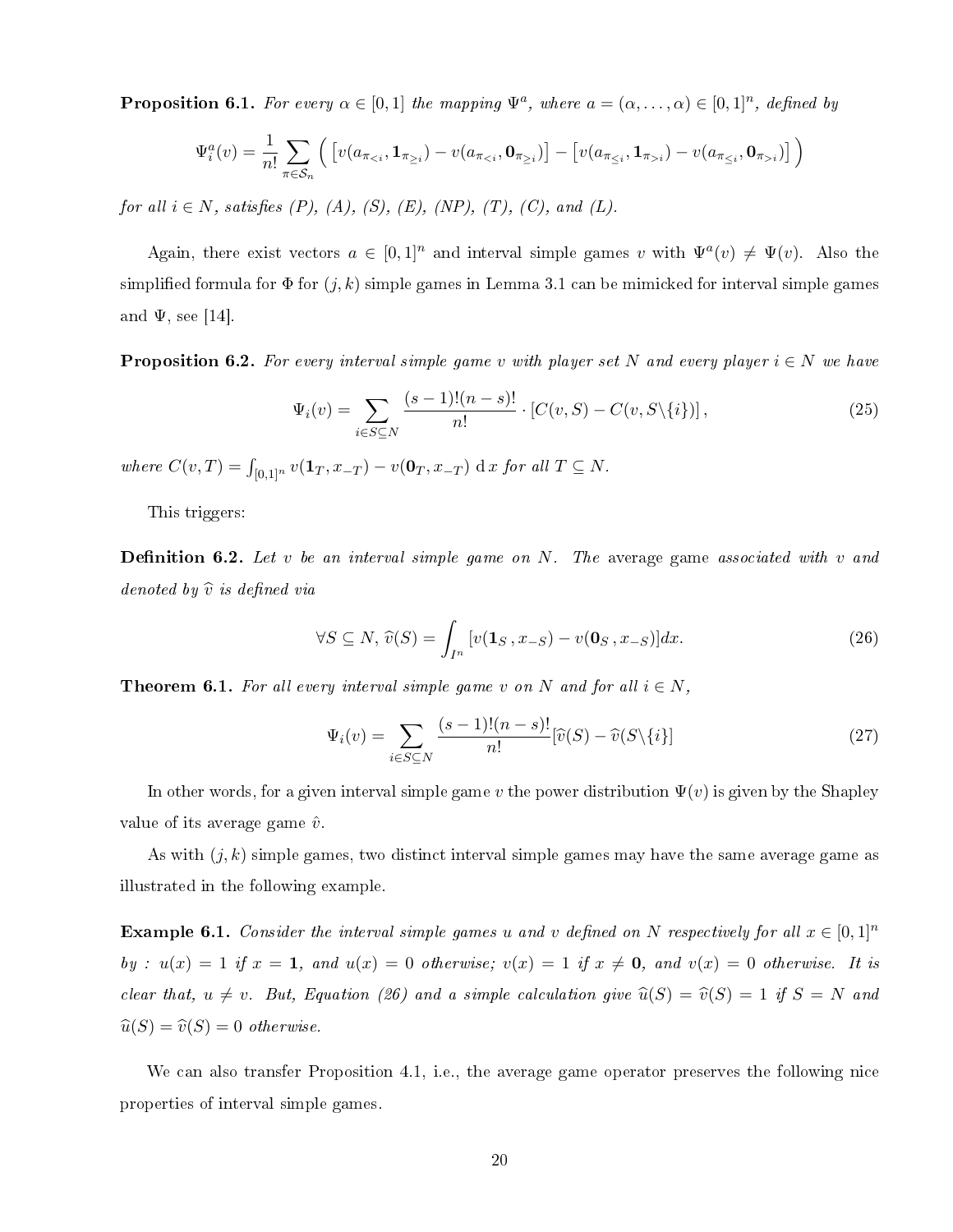**Proposition 6.3.** For all  $v \in \mathcal{CSG}_n$ ,  $\hat{v}$  is a [0, 1]-valued TU game on N such that

- (a)  $\hat{v}$  is a TU game on N that is [0,1]-valued and monotone;
- (b) any null voter in v is null player in  $\hat{v}$ ;
- (c) any two symmetric voters in v are symmetric players in  $\hat{v}$ ;
- (d) if  $v = \sum_{t=1}^p \alpha_t v_t$  is a convex combination for some  $v_1, \ldots, v_p \in \mathcal{U}_n$  then  $\widehat{v} = \sum_{t=1}^p \alpha_t \widehat{v}_t$ .

Proof. Very similar to the one of Proposition 4.1.

From Theorem 6.1 we can directly conclude that  $\Psi$  also satisfies Average Convexity (AC), which is defined as in Definition 5.1.

For the remaining part of this section we introduce some further notation. For all  $x \in I<sup>n</sup>$ , let  $\mathbf{1}_x = \{i \in N, x_i = 1\};$  and given a coalition S, let  $C^S$  be the interval simple game defined for all  $x \in I^n$ by  $C^S(x) = 1$  if  $S \subseteq \mathbf{1}_x$  and  $C^S(x) = 0$  otherwise.

**Proposition 6.4.** For all  $T \in 2^N$ ,  $C^S = \gamma_S$ .

*Proof.* Consider  $S, T \subseteq N$ . If  $S \subseteq T$  then for all  $x \in [0,1]^n$ ,  $S \subseteq T \subseteq \{i \in N, (\mathbf{1}_T, x_{-T})_i = 1\}$  and  $S \cap \{i \in N, (\mathbf{0}_T, x_{-T})_i = 1\} = \emptyset$ . Then by definition of  $C^S$ ,  $C^S(\mathbf{1}_T, x_{-T}) = 1$  and  $C^S(\mathbf{0}_T, x_{-T}) = 0$ . Therefore,

$$
\widehat{C}^{S}(T) = \int_{[0,1[^n} [C^{S}(\mathbf{1}_{T}, , x_{-T}) - C^{S}(\mathbf{0}_{T}, x_{-T})] dx = 1 = \gamma_{S}(T).
$$

Now assume that  $S \nsubseteq T$ . Let  $x \in [01)^n$ . Note that  $\{i \in N, (\mathbf{1}_T, x_{-T})_i = 1\} = T$  and  $\{i \in$  $N,(\mathbf{0}_T, x_{-T})_i = 1$  =  $\emptyset$ . Therefore,  $S \nsubseteq \{i \in N, (\mathbf{1}_T, x_{-T})_i = 1\}$  and  $S \nsubseteq \{i \in N, (\mathbf{0}_T, x_{-T})_i = 1\}$ . By the definition of  $C^S$ , it follows that  $C^S(\mathbf{1}_T, x_{-T}) = C^S(\mathbf{0}_T, x_{-T}) = 0$ . Hence

$$
\widehat{C}^{S}(T) = \int_{[0,1[^n} [C^{S}(\mathbf{1}_{T}, x_{-T}) - C^{S}(\mathbf{0}_{T}, x_{-T})] dx = 0 = \gamma_{S}(T).
$$

In both cases  $\hat{C}^{\hat{S}}(T) = \gamma_S(T)$  for all  $T \in 2^N$ ; that is  $\hat{C}^{\hat{S}} = \gamma_S$ .

**Theorem 6.2.** A power index  $\Psi'$  for interval simple games satisfies (E), (S), (NP) and (AC) if and only if  $\Psi' = \Psi$ .

Proof.

*Necessity:* We have already remarked that  $\Psi$  satisfies (E), (S), (AC), and (NP).

 $\Box$ 

 $\Box$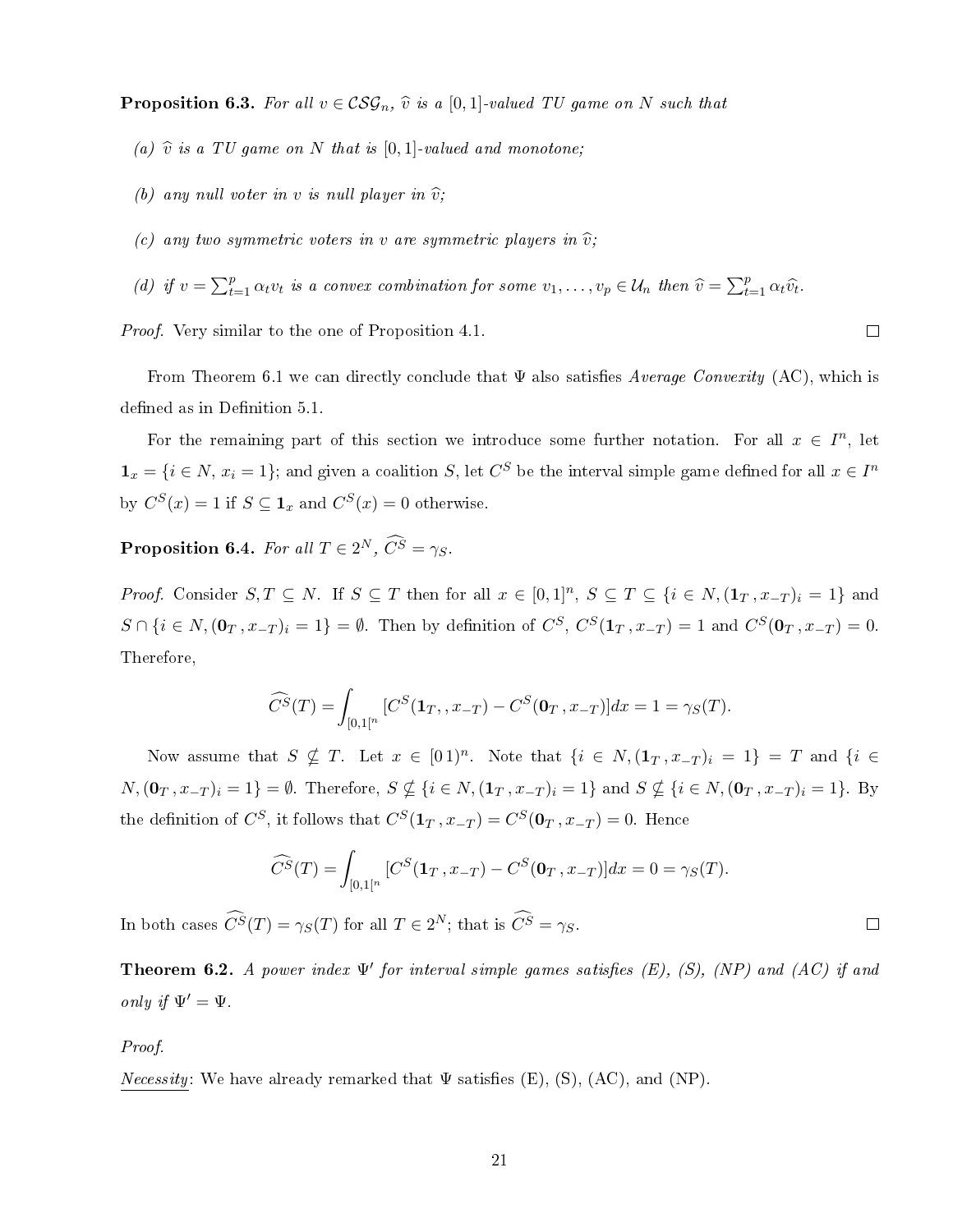Sufficiency: Let  $\Psi'$  be a power index for interval simple games on N that simultaneously satisfies (E), (S), (AC), and (NP). Consider an interval simple game u. Note that  $\hat{u}$  is a TU game by Proposition 6.3. Thus by Proposition 6.4, there exists a collection of real numbers  $(\alpha_S)_{S\in 2^N}$  such that

$$
\widehat{u} = \sum_{S \in 2^N} \alpha_S \cdot \widehat{C}^S = \sum_{S \in E_1} \alpha_S \cdot \widehat{C}^S + \sum_{S \in E_2} \alpha_S \cdot \widehat{C}^S \tag{28}
$$

where  $E_1 = \{S \in 2^N : \alpha_S > 0\}$  and  $E_2 = \{S \in 2^N : \alpha_S < 0\}$ . Moreover,  $E_1 \neq \emptyset$  since  $\widehat{v}(N) = 1$ . We set

$$
\varpi = \sum_{S \in E_1} \alpha_S \cdot \widehat{C}^S(N) = \sum_{S \in E_1} \alpha_S > 0. \tag{29}
$$

It follows that

$$
\frac{1}{\varpi}\widehat{u} + \sum_{S \in E_2} \frac{-\alpha_S}{\varpi} \widehat{C}^S = \sum_{S \in E_1} \frac{\alpha_S}{\varpi} \widehat{C}^S.
$$
 (30)

Since  $(30)$  is an equality among two convex combinations, then by  $(AC)$ , we deduce that

$$
\frac{1}{\varpi}\Psi'(u) + \sum_{S \in E_2} \frac{-\alpha_S}{\varpi} \Psi'(C^S) = \sum_{S \in E_1} \frac{\alpha_S}{\varpi} \Psi'(C^S). \tag{31}
$$

Note that given  $S \in 2^N,$  all voters in  $S$  are equivalent in  $C^S$  while all voters outside  $S$  are null players in  $C^S$ . Since  $\Psi'$  and  $\Psi$  satisfy (E), (S), and (NP), it follows that  $\Psi'(C^S) = \Psi(C^S)$ . Thus,

$$
\frac{1}{\varpi}\Psi'(u) + \sum_{S \in E_2} \frac{-\alpha_S}{\varpi} \Psi(C^S) = \sum_{S \in E_1} \frac{\alpha_S}{\varpi} \Psi(C^S). \tag{32}
$$

Since  $\Psi$  also satisfies  $(AC)$ , we get

$$
\frac{1}{\varpi}\Psi'(u) + \sum_{S \in E_2} \frac{-\alpha_S}{\varpi} \Psi(C^S) = \frac{1}{\varpi}\Psi(u) + \sum_{S \in E_2} \frac{-\alpha_S}{\varpi} \Psi(C^S). \tag{33}
$$

Hence  $\Psi'(u) = \Psi(u)$ , which proves that  $\Psi' = \Psi$ .

Proposition 6.5. The four axioms in Theorem 6.2 are independent.

Proof.

- The power index  $2 \cdot \Psi$  satisfies (NP), (S), (AC), but not (E).
- Denote by ED the *equal division* power index which assigns  $\frac{1}{n}$  to each player for every interval simple game. Then the power index  $\frac{1}{2} \cdot \Psi + \frac{1}{2} \cdot \text{ED satisfies (E), (S) and (AC), but not (NP).}$

 $\Box$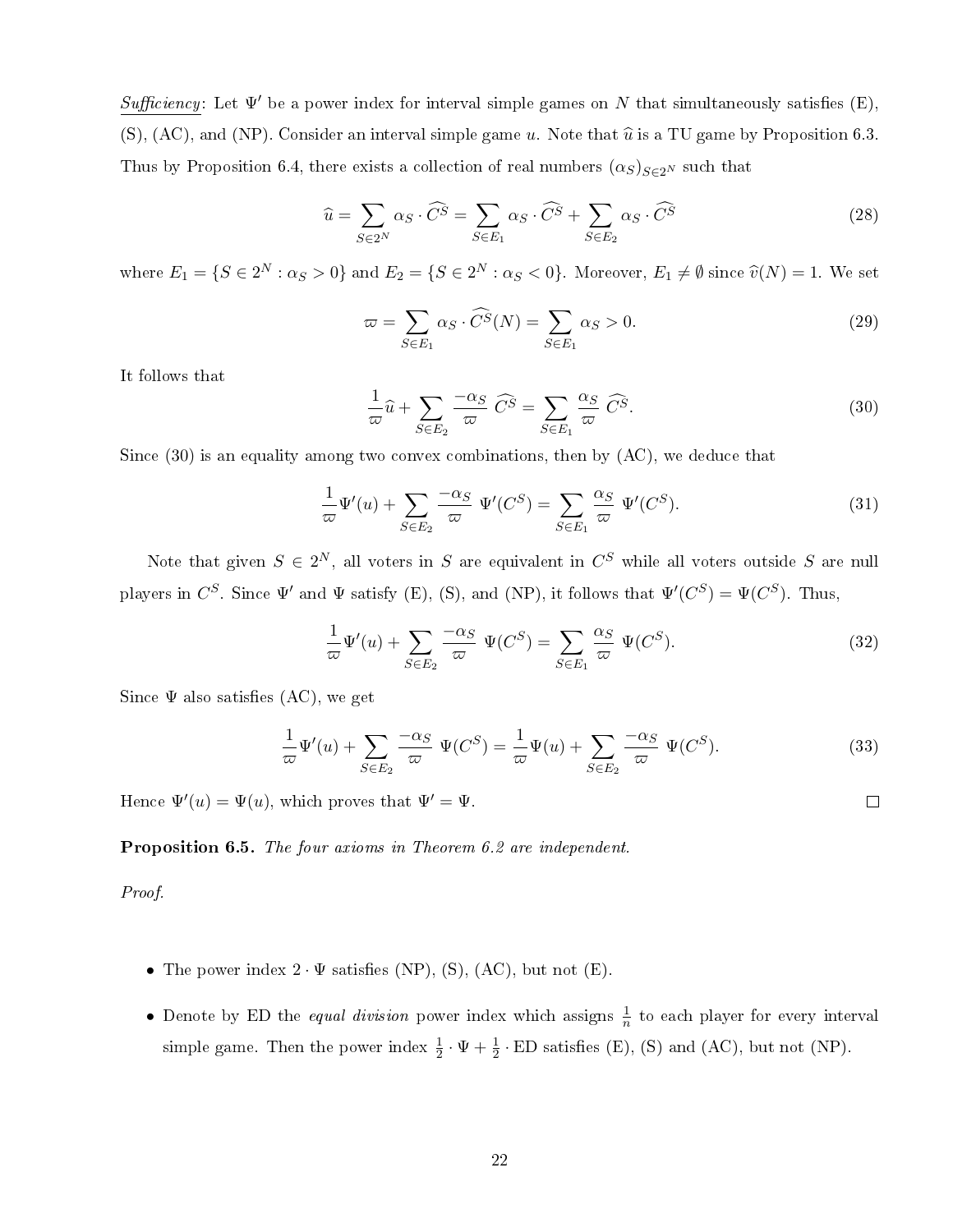- In Proposition 6.1 (c.f. [14, Proposition 4]) we have stated a parametric classes of power indices for interval simple games that satisfy  $(E)$ ,  $(S)$ , and  $(NP)$ . In [14] it was also proved that there is at least one parameter **a** for which the parameterized index  $\Psi^a \neq \Psi$ . Thus, by Theorem 6.2 we can conclude that  $\Psi^a$  does not satisfies (AC). (Also Proposition 5.1 for  $(j, k)$  simple games can be adjusted easily.)
- Note that by Proposition 6.4 the set  $\left(\widehat{C}^{\widetilde{S}}\right)$  $S\in 2^N$  is a basis of the vector space of all TU games on  $N$ . Thus, given an interval simple game  $u$ , there exists a unique collection of real numbers  $(y_S^u)_{S \in 2^N}$  such that

$$
\widehat{u} = \sum_{S \in 2^N} y_S^u \widehat{C}^S. \tag{34}
$$

 $\Box$ 

Consider some  $i_0 \in N$  and set

$$
F(u) = \sum_{S \in 2^N} y_S^u \cdot F(C^S).
$$
\n(35)

For each  $S \in 2^N \setminus \{N\}$  we set  $F_i(C^S) = \Phi(C^S)$ . For  $S = N$  we set  $F_i(C^N) = \frac{2}{\sigma}$  $\frac{2}{n+1}$  if  $i = i_0$  and  $F_i(C^N) = \frac{1}{n+1}$  $\frac{1}{n+1}$  otherwise. We can easily check that F satisfies (E), (NP), (AC), but not (S).

This proves that the four axioms in Theorem 6.2 are independent.

### Acknowledgment

Hilaire Touyem benefits from a financial support of the CETIC (Centre d'Excellence Africain en Technologies de l'Information et de la Communication) Project of the University of Yaounde I.

### References

- [1] E. Algaba, V. Fragnelli, and J. Sánchez-Soriano. Handbook of the Shapley Value. CRC Press, 2019.
- [2] R. Amer, F. Carreras, and A. Magaña. Extension of values to games withmultiple alternatives. Annals of Operations Research, 84:63-78, 1998.
- [3] P. Dubey. On the uniqueness of the shapley value. International Journal of Game Theory, 4(3):131– 139, 1975.
- [4] D. S. Felsenthal and M. Machover. The measurement of voting power. Books, 1998.
- [5] J. Freixas. The Shapley–Shubik power index for games with several levels of approval in the input and output. *Decision Support Systems*,  $39(2):185-195$ , 2005.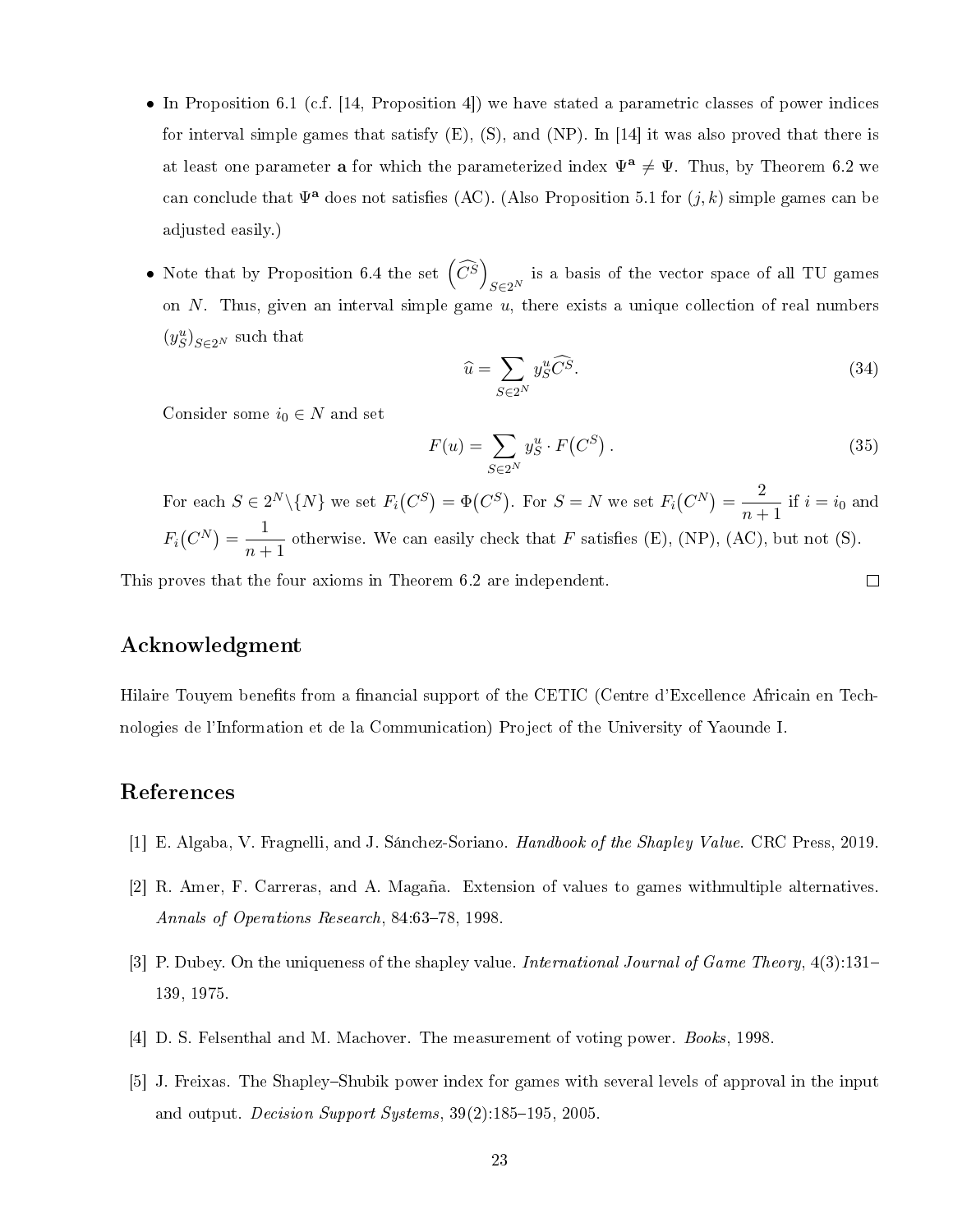- [6] J. Freixas. A value for j-cooperative games: some theoretical aspects and applications. In E. Algaba, V. Fragnelli, and J. Sánchez-Soriano, editors, Handbook of the Shapley Value, chapter 14, pages 281311. CRC Press, 2019.
- [7] J. Freixas and W. S. Zwicker. Weighted voting, abstention, and multiple levels of approval. Social *Choice and Welfare*,  $21(3)$ :  $399-431$ ,  $2003$ .
- [8] J. Friedman and C. Parker. The conditional shapley-shubik measure for ternary voting games. Games and Economic Behavior, 108:379-390, 2018.
- [9] M. Grabisch, J. Marichal, R. Mesiar, and E. Pap. Aggregation Functions. 2009. Cambridge Univ., Press, Cambridge, UK, 2009.
- [10] C.-R. Hsiao and T. Raghavan. Shapley value for multichoice cooperative games, i. Games and Economic Behavior,  $5(2)$ :240-256, 1993.
- [11] X. Hu. An asymmetric Shapley–Shubik power index. *International Journal of Game Theory*,  $34(2):229-240, 2006.$
- [12] S. Kurz. Measuring voting power in convex policy spaces. *Economies*,  $2(1):45-77$ ,  $2014$ .
- [13] S. Kurz. Importance in systems with interval decisions. Advances in Complex Systems, 21(6):1850024, 2018.
- [14] S. Kurz, I. Moyouwou, and H. Touyem. An axiomatization of the Shapley-Shubik index for interval decisions. arXiv preprint 1907.01323, 2019.
- [15] S. Kurz and S. Napel. The roll call interpretation of the Shapley value. *Economics Letters*, 173:108– 112, 2018.
- [16] I. Mann and L. Shapley. The a priori voting strength of the electoral college. In M. Shubik, editor, Game theory and related approaches to social behavior, pages 151–164. Robert E. Krieger Publishing, 1964.
- [17] R. Pongou, B. Tchantcho, and N. Tedjeugang. Revenue sharing in hierarchical organizations: A new interpretation of the generalized banzhaf value. Theoretical Economics Letters,  $2(4):369-372$ , 2012.